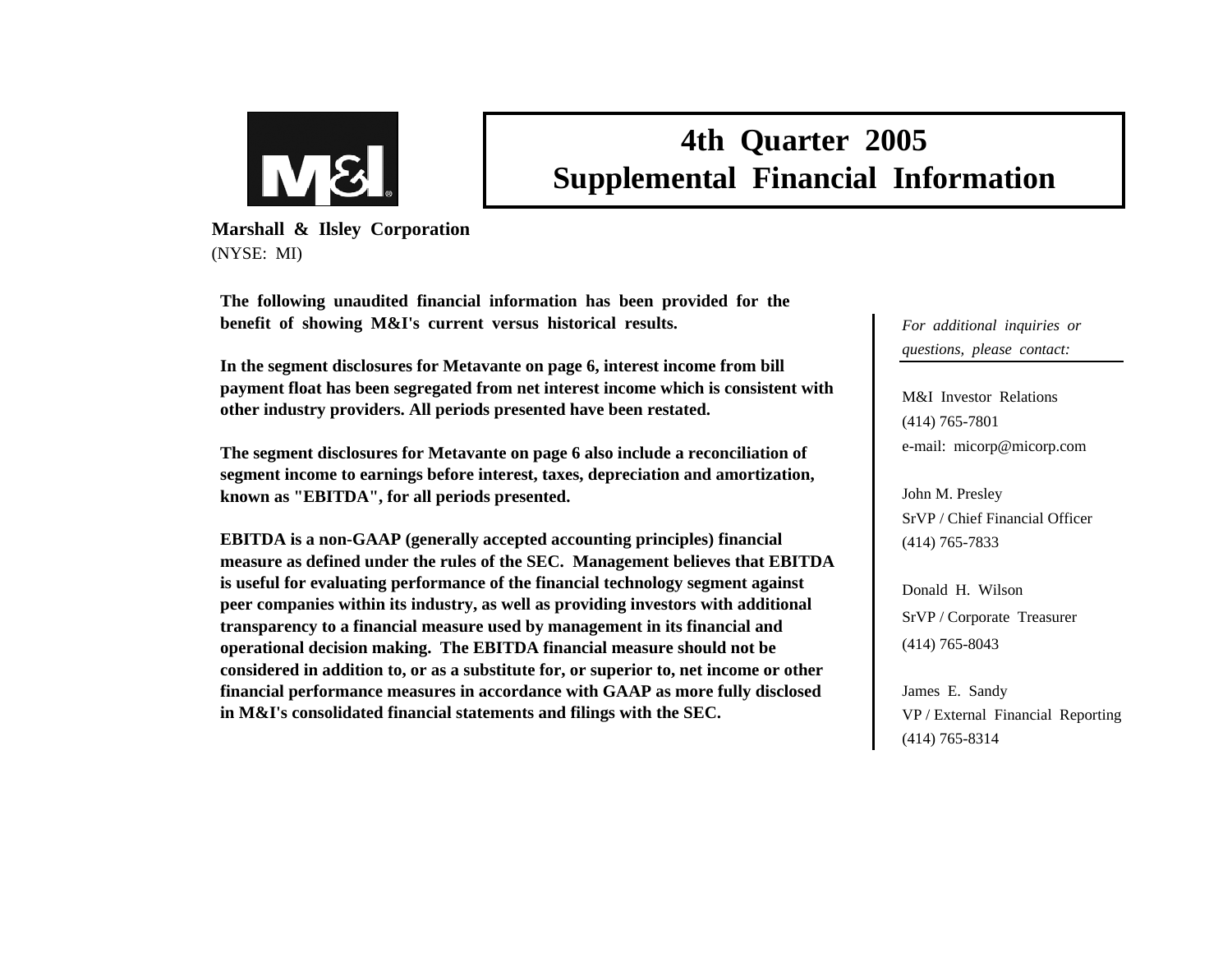|                                                | 4th Otr.<br>2005 | 3rd Otr.<br>2005 | 2nd Otr.<br>2005 | 1st Otr.<br>2005 | 4th Otr.<br>2004 | 3rd Otr.<br>2004 | 2nd Otr.<br>2004 | 1st Otr.<br>2004 | 4th Otr.<br>2003 |
|------------------------------------------------|------------------|------------------|------------------|------------------|------------------|------------------|------------------|------------------|------------------|
| PER SHARE DATA                                 |                  |                  |                  |                  |                  |                  |                  |                  |                  |
| Diluted:<br>Net Income                         | \$0.78           | \$0.78           | \$0.81           | \$0.73           | \$0.76           | \$0.69           | \$0.67           | \$0.65           | \$0.62           |
| <b>Basic:</b>                                  |                  |                  |                  |                  |                  |                  |                  |                  |                  |
| Net Income                                     | 0.79             | 0.79             | 0.82             | 0.75             | 0.77             | 0.70             | 0.68             | 0.66             | 0.63             |
| <b>Dividend Declared</b>                       | 0.240            | 0.240            | 0.240            | 0.210            | 0.210            | 0.210            | 0.210            | 0.180            | 0.180            |
| <b>Book Value</b>                              | 19.98            | 19.51            | 18.48            | 17.71            | 17.24            | 16.19            | 15.52            | 15.42            | 15.00            |
| <b>Shares Outstanding (millions):</b>          |                  |                  |                  |                  |                  |                  |                  |                  |                  |
| Average - Diluted                              | 238.3            | 237.0            | 232.7            | 231.6            | 228.5            | 226.2            | 225.5            | 226.0            | 228.5            |
| <b>End of Period</b>                           | 235.4            | 234.4            | 229.7            | 228.7            | 227.3            | 223.1            | 222.8            | 222.1            | 223.2            |
| <b>INCOME STATEMENT (\$millions)</b>           |                  |                  |                  |                  |                  |                  |                  |                  |                  |
| <b>Net Interest Income (FTE)</b>               | \$331.0          | \$321.7          | \$313.2          | \$300.0          | \$296.4          | \$289.3          | \$292.0          | \$286.5          | \$278.1          |
| <b>Provision for Loan &amp; Lease Losses</b>   | 13.0             | 9.9              | 13.7             | 8.1              | 12.8             | 6.9              | 9.2              | 9.0              | 9.8              |
| Data Processing Services                       | 312.4            | 285.0            | 271.7            | 272.4            | 268.6            | 239.0            | 197.3            | 186.1            | 176.5            |
| <b>Item Processing</b>                         | 11.4             | 11.0             | 10.7             | 10.6             | 10.5             | 10.3             | 10.9             | 11.4             | 11.8             |
| <b>Trust Services</b>                          | 42.3             | 41.9             | 41.1             | 40.3             | 39.2             | 37.5             | 37.9             | 36.3             | 33.5             |
| Service Charge on Deposits<br>Mortgage Banking | 23.5<br>12.9     | 23.8<br>14.7     | 23.9<br>10.5     | 23.6<br>8.0      | 24.2<br>7.6      | 25.0<br>8.9      | 25.1<br>11.7     | 25.5<br>6.9      | 25.7<br>6.7      |
| Net Investment Securities Gains (Losses)       | 2.8              | 7.4              | 29.4             | 5.8              | 35.3             | 0.5              | 0.1              | (0.5)            | 5.9              |
| All Other                                      | 52.9             | 54.9             | 55.3             | 48.8             | 49.8             | 46.7             | 47.0             | 47.7             | 45.5             |
| <b>Total Non-Interest Revenues</b>             | 458.2            | 438.7            | 442.6            | 409.5            | 435.2            | 367.9            | 330.0            | 313.4            | 305.6            |
| Salaries & Employee Benefits                   | 270.6            | 271.3            | 262.4            | 238.5            | 240.0            | 231.5            | 211.9            | 203.9            | 207.4            |
| Occupancy and Equipment                        | 56.8             | 54.6             | 50.9             | 53.4             | 50.3             | 50.8             | 44.5             | 47.4             | 45.2             |
| <b>Software Expenses</b>                       | 15.5             | 15.0             | 14.1             | 13.4             | 12.8             | 13.5             | 12.5             | 11.2             | 12.4             |
| Processing Charges<br>Supplies and Printing    | 18.0<br>6.0      | 16.2<br>5.6      | 13.5<br>5.8      | 14.9<br>6.5      | 14.9<br>6.6      | 12.5<br>5.5      | 11.8<br>5.8      | 13.0<br>5.7      | 12.4<br>5.6      |
| Professional Services                          | 15.6             | 14.3             | 12.8             | 10.9             | 12.7             | 11.7             | 10.3             | 9.1              | 12.1             |
| Shipping and Handling                          | 18.9             | 16.9             | 16.8             | 19.6             | 17.4             | 15.8             | 18.1             | 16.4             | 14.1             |
| Intangible Amortization                        | 8.8              | 6.1              | 8.1              | 8.1              | 8.7              | 8.3              | 5.4              | 5.5              | 6.0              |
| Other                                          | 83.3             | 63.8             | 68.2             | 71.1             | 87.1             | 58.5             | 54.4             | 50.1             | 55.2             |
| <b>Total Non-Interest Expenses</b>             | 493.5            | 463.8            | 452.6            | 436.4            | 450.5            | 408.1            | 374.7            | 362.3            | 370.4            |
| Tax Equivalent Adjustment                      | 8.2              | 8.5              | 8.5              | 8.2              | 8.2              | 8.2              | 8.0              | 7.9              | 7.9              |
| Pre-Tax Earnings                               | 274.5            | 278.2            | 281.0            | 256.8            | 260.1            | 234.0            | 230.1            | 220.7            | 195.6            |
| <b>Income Taxes</b>                            | 89.2             | 94.1             | 92.5             | 87.2             | 86.3             | 78.6             | 78.4             | 74.6             | 54.5             |
| Net Income                                     | \$185.3          | \$184.1          | \$188.5          | \$169.6          | \$173.8          | \$155.4          | \$151.7          | \$146.1          | \$141.1          |

Quarterly Financial Informatio n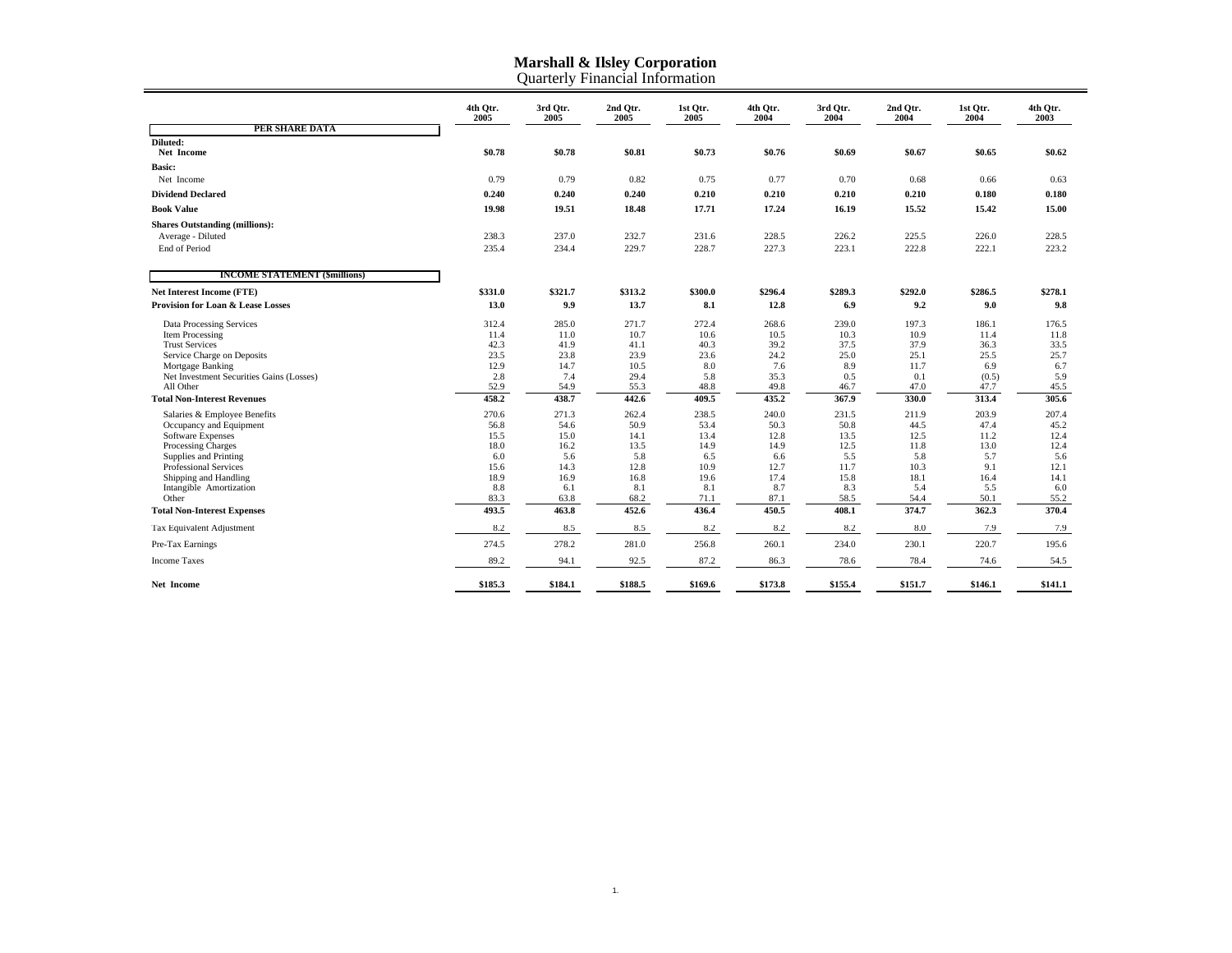|                                                                                     | December 31,<br>2005 | September 30,<br>2005   | <b>June 30,</b><br>2005 | March 31,<br>2005       | December 31,<br>2004  | September 30,<br>2004 | <b>June 30,</b><br>2004 | March 31,<br>2004 | December 31,<br>2003  |
|-------------------------------------------------------------------------------------|----------------------|-------------------------|-------------------------|-------------------------|-----------------------|-----------------------|-------------------------|-------------------|-----------------------|
| <b>ASSETS - END OF PERIOD (\$millions)</b>                                          |                      |                         |                         |                         |                       |                       |                         |                   |                       |
| Cash & Due From Banks                                                               | \$1,155              | \$1,080                 | \$976                   | \$873                   | \$839                 | \$887                 | \$824                   | \$691             | \$810                 |
| <b>Trading Securities</b>                                                           | 30                   | 28                      | 22                      | 24                      | 18                    | 36                    | 28                      | 47                | 16                    |
| Short - Term Investments                                                            | 300                  | 306                     | 283                     | 158                     | 173                   | 162                   | 336                     | 136               | 147                   |
| <b>Investment Securities</b>                                                        | 6,320                | 6,330                   | 6,241                   | 6,158                   | 6,085                 | 6,079                 | 5,915                   | 6,010             | 5,607                 |
| Loans & Leases:                                                                     |                      |                         |                         |                         |                       |                       |                         |                   |                       |
| Commercial Loans & Leases:                                                          |                      |                         |                         |                         |                       |                       |                         |                   |                       |
| Commercial Loans                                                                    | 9,566                | 9,255                   | 9,143                   | 8,680                   | 8,482                 | 7,931                 | 7,759                   | 7,324             | 7,111                 |
| Commercial Lease Financing                                                          | 500                  | 466                     | 469                     | 416                     | 406                   | 395                   | 399                     | 395               | 393                   |
| Total Commercial Loans & Leases                                                     | 10.066               | 9,721                   | 9,612                   | 9,096                   | 8,888                 | 8,326                 | 8,158                   | 7,719             | 7.504                 |
| <b>Commercial Real Estate:</b>                                                      |                      |                         |                         |                         |                       |                       |                         |                   |                       |
| <b>Commercial Mortgages</b>                                                         | 8,825                | 8,733                   | 8,586                   | 8,412                   | 8,164                 | 7,999                 | 7,696                   | 7,362             | 7,149                 |
| <b>Construction Loans</b>                                                           | 1,596                | 1,526                   | 1,443                   | 1,290                   | 1,175                 | 1,128                 | 1,079                   | 1,062             | 1,075                 |
| <b>Total Commercial Real Estate</b>                                                 | 10,421               | 10,259                  | 10,029                  | 9,702                   | 9,339                 | 9,127                 | 8,775                   | 8,424             | 8,224                 |
| <b>Residential Real Estate:</b>                                                     |                      |                         |                         |                         |                       |                       |                         |                   |                       |
| <b>Residential Mortgages</b><br><b>Construction Loans</b>                           | 5,051<br>2,045       | 4,752<br>1,739          | 4,336<br>1,541          | 3,765<br>1,276          | 3,399<br>1.090        | 3,051<br>944          | 2,835<br>797            | 2,643<br>732      | 2,442<br>691          |
| <b>Total Residential Real Estate</b>                                                | 7,096                | 6,491                   | 5,877                   | 5,041                   | 4,489                 | 3,995                 | 3,632                   | 3,375             | 3,133                 |
| Personal Loans & Leases:                                                            |                      |                         |                         |                         |                       |                       |                         |                   |                       |
| Personal Loans                                                                      | 1,618                | 1,588                   | 1,526                   | 1,456                   | 1,540                 | 1,525                 | 1,590                   | 1,762             | 1,748                 |
| Personal Lease Financing                                                            | 132                  | 131                     | 124                     | 126                     | 132                   | 139                   | 155                     | 172               | 184                   |
| Home Equity Loans & Lines                                                           | 4.834                | 4.916                   | 4.978                   | 5.162                   | 5.149                 | 5.033                 | 4.885                   | 4.604             | 4.392                 |
| Total Consumer Loans & Leases                                                       | 6,584                | 6,635                   | 6,628                   | 6,744                   | 6,821                 | 6,697                 | 6,630                   | 6,538             | 6,324                 |
| Total Loans & Leases<br>Reserve for Loan & Leases Losses                            | 34,167               | 33,106<br>(362)         | 32,146<br>(360)         | 30,583<br>(358)         | 29,537<br>(358)       | 28,145<br>(358)       | 27,195<br>(358)         | 26,056            | 25,185<br>(350)       |
| Premises and Equipment, net                                                         | (364)<br>491         | 469                     | 449                     | 445                     | 467                   | 461                   | 434                     | (354)<br>434      | 439                   |
| Goodwill & Intangibles                                                              | 2,461                | 2,388                   | 2,160                   | 2,152                   | 2,126                 | 2,042                 | 1,269                   | 1,104             | 1,105                 |
| Other Assets                                                                        | 1,653                | 1,650                   | 1,567                   | 1,606                   | 1,550                 | 1,526                 | 1,429                   | 1,352             | 1,414                 |
| <b>Total Assets</b>                                                                 | \$46,213             | \$44,995                | \$43,484                | \$41,641                | \$40,437              | \$38,980              | \$37,072                | \$35,476          | \$34,373              |
|                                                                                     |                      |                         |                         |                         |                       |                       |                         |                   |                       |
| <b>LIABILITIES - END OF PERIOD (\$millions)</b>                                     |                      |                         |                         |                         |                       |                       |                         |                   |                       |
| Deposits:                                                                           |                      |                         |                         |                         |                       |                       |                         |                   |                       |
| Noninterest Bearing                                                                 | \$5,525              | \$5,224                 | \$5,089                 | \$4,790                 | \$4,888               | \$4,753               | \$4,710                 | \$4,360           | \$4,715               |
| Bank Issued Interest Bearing Activity:                                              |                      |                         |                         |                         |                       |                       |                         |                   |                       |
| Savings & NOW                                                                       | 2,958                | 2,972                   | 3,039                   | 3,218                   | 3,387                 | 3,393                 | 3,404                   | 3,306             | 3,322                 |
| Money Market                                                                        | 6,407                | 6,159                   | 5,909                   | 5,810                   | 5,645                 | 5,597                 | 5,622                   | 5,715             | 5,893                 |
| Foreign Activity                                                                    | 1,165                | 944                     | 933                     | 832                     | 892                   | 845                   | 902                     | 935               | 843                   |
| <b>Total Bank Issued Interest Bearing Activity</b>                                  | 10,530               | 10,075                  | 9,881                   | 9,860                   | 9,924                 | 9,835                 | 9,928                   | 9,956             | 10,058                |
| <b>Bank Issued Time:</b>                                                            |                      |                         |                         |                         |                       |                       |                         |                   |                       |
| CDs greater than \$100,000                                                          | 1,845                | 1,561                   | 1,302                   | 1,171                   | 942                   | 855                   | 733                     | 634               | 628                   |
| All Other Time                                                                      | 3,434<br>5,279       | 3,229<br>4,790          | 3,004                   | 2,880                   | 2,712                 | 2,674                 | 2,619                   | 2,579             | 2,633                 |
| <b>Total Bank Issued Time</b><br><b>Total Bank Issued Deposits</b>                  | 21,334               | 20,089                  | 4,306<br>19,276         | 4,051<br>18,701         | 3,654<br>18,466       | 3,529<br>18,117       | 3,352<br>17,990         | 3,213<br>17,529   | 3,261<br>18,034       |
| Wholesale:                                                                          |                      |                         |                         |                         |                       |                       |                         |                   |                       |
| Foreign Time                                                                        | 1,454                | 1,306                   | 1,070                   | 1,447                   | 2,253                 | 526                   | 2,508                   | 905               | 270                   |
| All Other                                                                           | 4,886                | 5,596                   | 5,716                   | 5,554                   | 5,736                 | 6,243                 | 4,727                   | 4,717             | 3,966                 |
| <b>Total Wholesale</b>                                                              | 6,340                | 6,902                   | 6,786                   | 7,001                   | 7,989                 | 6,769                 | 7,235                   | 5,622             | 4,236                 |
| <b>Total Deposits</b>                                                               | 27,674               | 26,991                  | 26,062                  | 25,702                  | 26,455                | 24,886                | 25,225                  | 23,151            | 22,270                |
| Short - Term Borrowings                                                             | 5,627                | 5,497                   | 5,162                   | 4,456                   | 3,530                 | 4,622                 | 3,562                   | 4,619             | 4,933                 |
| Long - Term Borrowings                                                              | 6,669                | 6,375                   | 6,471                   | 5,892                   | 5,027                 | 4,486                 | 3,701                   | 3,221             | 2,735                 |
| Other Liabilities                                                                   | 1,575                | 1,588                   | 1,576                   | 1,569                   | 1,535                 | 1,398                 | 1,150                   | 1,083             | 1,106                 |
| <b>Total Liabilities</b>                                                            | 41,545               | 40,451                  | 39,271                  | 37,619                  | 36,547                | 35,392                | 33,638                  | 32,074            | 31,044                |
| <b>SHAREHOLDERS' EQUITY - END OF PERIOD (\$millions)</b>                            |                      |                         |                         |                         |                       |                       |                         |                   |                       |
|                                                                                     | $\Omega$             |                         | $\Omega$                |                         |                       |                       | $\Omega$                |                   |                       |
| Preferred Equity<br><b>Common Equity</b>                                            | 4,705                | $\overline{0}$<br>4,538 | 4,197                   | $\overline{0}$<br>4,038 | $\mathbf{0}$<br>3,867 | $\mathbf{0}$<br>3,567 | 3,486                   | $\theta$<br>3,364 | $\mathbf{0}$<br>3,326 |
|                                                                                     | (36)                 | $\overline{4}$          | 14                      | (18)                    | 31                    | 40                    | (23)                    | 69                | 42                    |
| Unrealized Gains (Losses) on Securities<br>Unrealized Gains (Losses) on Derivatives | (1)                  | $\overline{2}$          | $\overline{2}$          | $\overline{2}$          | (8)                   | (19)                  | (29)                    | (31)              | (39)                  |
| Accumulated Other Comprehensive Income                                              | (37)                 | 6                       | 16                      | (16)                    | 23                    | 21                    | (52)                    | 38                | 3                     |
| <b>Total Common Equity</b>                                                          | 4,668                | 4,544                   | 4,213                   | 4,022                   | 3,890                 | 3,588                 | 3,434                   | 3,402             | 3,329                 |
| Shareholders' Equity                                                                | 4,668                | 4,544                   | 4,213                   | 4,022                   | 3,890                 | 3,588                 | 3,434                   | 3,402             | 3,329                 |
|                                                                                     |                      |                         |                         |                         |                       |                       |                         |                   |                       |
| Total Liabilities & Shareholders' Equity                                            | \$46,213             | \$44,995                | \$43,484                | \$41,641                | \$40,437              | \$38,980              | \$37,072                | \$35,476          | \$34,373              |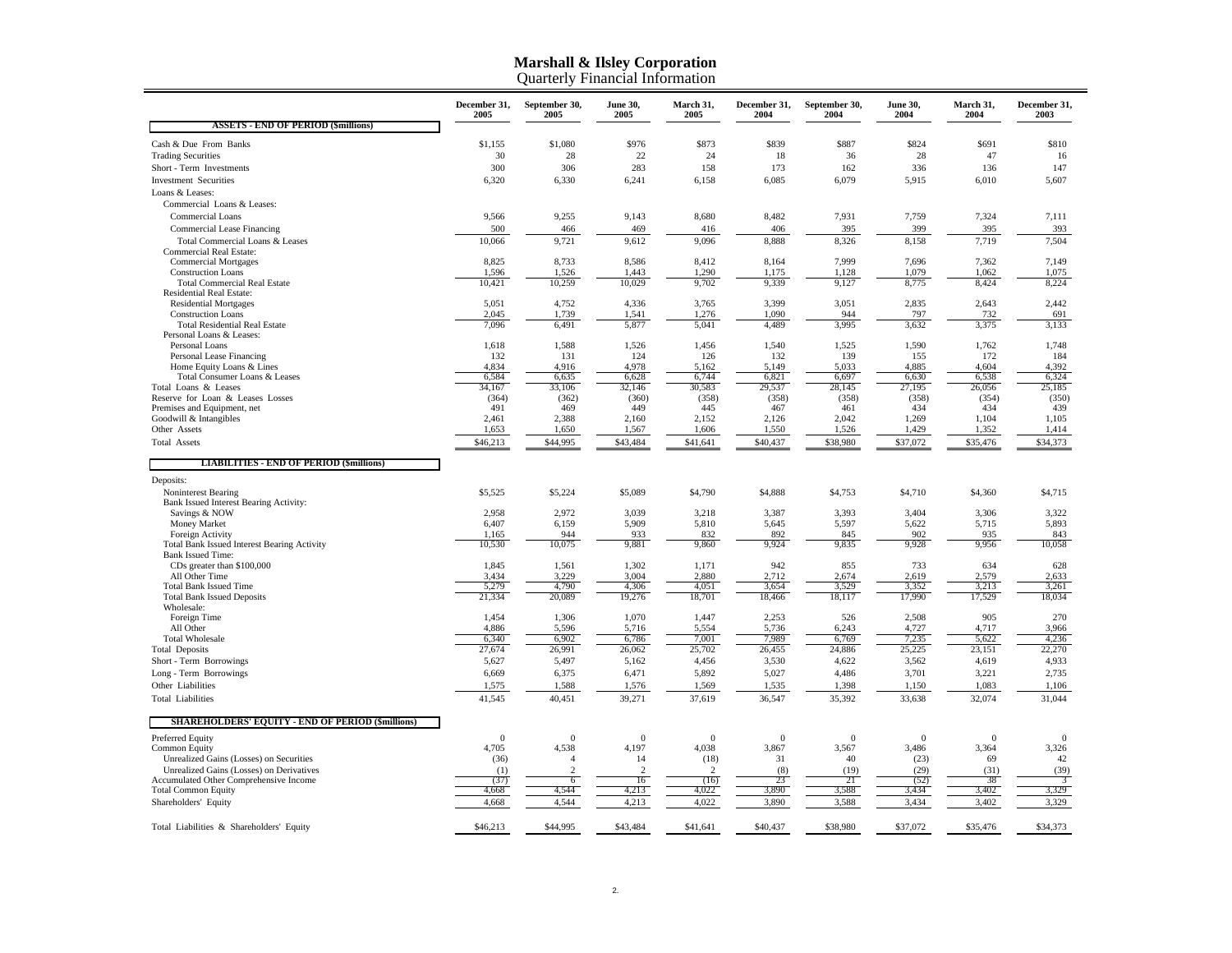|                                                                  | 4th Qtr.<br>2005 | 3rd Qtr.<br>2005 | 2nd Qtr.<br>2005 | 1st Qtr.<br>2005 | 4th Qtr.<br>2004 | 3rd Qtr.<br>2004 | 2nd Qtr.<br>2004 | 1st Qtr.<br>2004 | 4th Qtr.<br>2003 |  |
|------------------------------------------------------------------|------------------|------------------|------------------|------------------|------------------|------------------|------------------|------------------|------------------|--|
| <b>AVERAGE ASSETS (\$millions)</b>                               |                  |                  |                  |                  |                  |                  |                  |                  |                  |  |
| Cash & Due from Banks                                            | \$1,012          | \$993            | \$939            | \$919            | \$914            | \$853            | \$802            | \$771            | \$756            |  |
| <b>Trading Securities</b>                                        | 33               | 26               | 26               | 23               | 20               | 23               | 22               | 23               | 22               |  |
| Short - Term Investments                                         | 216              | 273              | 271              | 187              | 143              | 166              | 165              | 213              | 258              |  |
| <b>Investment Securities</b>                                     | 6,256            | 6,209            | 6,162            | 6,101            | 6,028            | 5,935            | 5,842            | 5,680            | 5,390            |  |
| Loans & Leases:                                                  |                  |                  |                  |                  |                  |                  |                  |                  |                  |  |
| Commercial Loans & Leases:                                       |                  |                  |                  |                  |                  |                  |                  |                  |                  |  |
| <b>Commercial Loans</b>                                          | 9,290            | 9,126            | 8,932            | 8,460            | 8,076            | 7,796            | 7,463            | 7,142            | 6,839            |  |
| Commercial Lease Financing                                       | 471              | 462              | 425              | 398              | 402              | 395              | 393              | 399              | 384              |  |
| Total Commercial Loans & Leases                                  | 9,761            | 9,588            | 9,357            | 8,858            | 8,478            | 8,191            | 7,856            | 7,541            | 7,223            |  |
| <b>Commercial Real Estate:</b><br><b>Commercial Mortgages</b>    | 8,850            | 8,661            | 8,509            | 8,275            | 8,042            | 7,826            | 7,512            | 7,246            | 7,076            |  |
| <b>Construction Loans</b>                                        | 1,564            | 1,484            | 1,358            | 1,241            | 1,143            | 1.100            | 1.071            | 1,075            | 1.071            |  |
| <b>Total Commercial Real Estate</b>                              | 10,414           | 10,145           | 9,867            | 9,516            | 9,185            | 8,926            | 8,583            | 8,321            | 8,147            |  |
| Residential Real Estate:                                         |                  |                  |                  |                  |                  |                  |                  |                  |                  |  |
| <b>Residential Mortgages</b>                                     | 4,855            | 4,537            | 3,986            | 3,562            | 3,234            | 2,929            | 2,743            | 2,511            | 2,377            |  |
| <b>Construction Loans</b>                                        | 1,862            | 1,633            | 1,382            | 1,167            | 1,017            | 865              | 759              | 716              | 680              |  |
| <b>Total Residential Real Estate</b><br>Personal Loans & Leases: | 6,717            | 6,170            | 5,368            | 4,729            | 4,251            | 3,794            | 3,502            | 3,227            | 3,057            |  |
| Personal Loans                                                   | 1,556            | 1,543            | 1,480            | 1,522            | 1,544            | 1,549            | 1,715            | 1,724            | 1,824            |  |
| Personal Lease Financing                                         | 132              | 128              | 123              | 128              | 135              | 146              | 164              | 177              | 198              |  |
| Home Equity Loans & Lines                                        | 4,822            | 4,905            | 5,099            | 5,131            | 5,035            | 4,894            | 4,688            | 4,438            | 4,215            |  |
| Total Consumer Loans & Leases                                    | 6,510            | 6,576            | 6,702            | 6,781            | 6,714            | 6,589            | 6,567            | 6,339            | 6,237            |  |
| Total Loans & Leases                                             | 33,402           | 32,479           | 31,294           | 29,884           | 28,628           | 27,500           | 26,508           | 25,428           | 24,664           |  |
| Reserve for Loan & Leases Losses<br>Premises and Equipment, net  | (365)<br>478     | (364)<br>459     | (361)<br>445     | (361)<br>451     | (363)<br>461     | (362)<br>458     | (360)<br>435     | (356)<br>438     | (349)<br>439     |  |
| Goodwill & Intangibles                                           | 2,425            | 2,317            | 2,154            | 2,142            | 2,081            | 1,821            | 1,167            | 1,108            | 1,094            |  |
| Other Assets                                                     | 1,792            | 1,743            | 1,723            | 1,695            | 1,671            | 1,622            | 1,591            | 1,539            | 1,412            |  |
| <b>Total Assets</b>                                              | \$45,249         | \$44,135         | \$42,653         | \$41,041         | \$39,583         | \$38,016         | \$36,172         | \$34,844         | \$33,686         |  |
|                                                                  |                  |                  |                  |                  |                  |                  |                  |                  |                  |  |
| Memo:<br><b>Average Earning Assets</b>                           | \$39,907         | \$38,987         | \$37,753         | \$36,195         | \$34,819         | \$33,624         | \$32,537         | \$31,344         | \$30,334         |  |
| Average Earning Assets Excluding Investment Securities           |                  |                  |                  |                  |                  |                  |                  |                  |                  |  |
| Unrealized Gains/(Losses)                                        | \$39,945         | \$38,979         | \$37,741         | \$36,156         | \$34,762         | \$33,616         | \$32,510         | \$31,261         | \$30,273         |  |
| <b>AVERAGE LIABILITIES (\$millions)</b>                          |                  |                  |                  |                  |                  |                  |                  |                  |                  |  |
|                                                                  |                  |                  |                  |                  |                  |                  |                  |                  |                  |  |
| Deposits:                                                        |                  |                  |                  |                  |                  |                  |                  |                  |                  |  |
| Noninterest Bearing                                              | \$5,195          | \$5,049          | \$4,826          | \$4,693          | \$4,871          | \$4,638          | \$4,514          | \$4,316          | \$4,469          |  |
| Bank Issued Interest Bearing Activity:<br>Savings & NOW          | 2,911            | 3,049            | 3,149            | 3,281            | 3,402            | 3,452            | 3,395            | 3,303            | 3,282            |  |
| Money Market                                                     | 6,354            | 6,047            | 5,819            | 5,692            | 5,654            | 5,612            | 5,657            | 5,780            | 6,015            |  |
| Foreign Activity                                                 | 1,084            | 932              | 882              | 904              | 887              | 849              | 943              | 909              | 799              |  |
| <b>Total Bank Issued Interest Bearing Activity</b>               | 10,349           | 10,028           | 9,850            | 9,877            | 9,943            | 9,913            | 9,995            | 9,992            | 10,096           |  |
| <b>Bank Issued Time:</b>                                         |                  |                  |                  |                  |                  |                  |                  |                  |                  |  |
| CDs greater than \$100,000<br>All Other Time                     | 1,703<br>3,354   | 1,421<br>3,095   | 1,243<br>2,951   | 1,074<br>2,787   | 906<br>2,685     | 805<br>2,653     | 660<br>2.582     | 632<br>2,611     | 633<br>2.659     |  |
| <b>Total Bank Issued Time</b>                                    | 5,057            | 4,516            | 4,194            | 3,861            | 3,591            | 3,458            | 3,242            | 3,243            | 3,292            |  |
| <b>Total Bank Issued Deposits</b>                                | 20,601           | 19,593           | 18,870           | 18,431           | 18,405           | 18,009           | 17,751           | 17,551           | 17,857           |  |
| Wholesale:                                                       |                  |                  |                  |                  |                  |                  |                  |                  |                  |  |
| Foreign Time                                                     | 897              | 1,077            | 1,086            | 969              | 811              | 869              | 1,188            | 1,035            | 1,282            |  |
| All Other                                                        | 5,826            | 5,682            | 5,514            | 5,834            | 6,056            | 5,756            | 4,570            | 3,929            | 3.344            |  |
| <b>Total Wholesale</b>                                           | 6,723            | 6,759            | 6,600            | 6,803            | 6,867            | 6,625            | 5,758            | 4.964            | 4,626            |  |
| <b>Total Deposits</b>                                            | 27,324           | 26,352           | 25,470           | 25,234           | 25,272           | 24,634           | 23,509           | 22,515           | 22,483           |  |
| Short - Term Borrowings                                          | 2,563            | 2,859            | 3,392            | 2,893            | 2,461            | 2,494            | 3,259            | 3,428            | 2,649            |  |
| Long - Term Borrowings<br>Other Liabilities                      | 8,936            | 8,686            | 7,920            | 7,205            | 6,454            | 5,900            | 4,704            | 4,243            | 4,019            |  |
|                                                                  | 1,821            | 1,807            | 1,729            | 1,729            | 1,677            | 1,470            | 1,294            | 1,284            | 1,166            |  |
| <b>Total Liabilities</b>                                         | 40,644           | 39,704           | 38,511           | 37,061           | 35,864           | 34,498           | 32,766           | 31,470           | 30,317           |  |
| <b>AVERAGE SHAREHOLDERS' EQUITY (\$millions)</b>                 |                  |                  |                  |                  |                  |                  |                  |                  |                  |  |
| Shareholders' Equity                                             | 4,605            | 4,431            | 4,142            | 3,980            | 3,719            | 3,518            | 3,406            | 3,374            | 3,369            |  |
| Total Liabilities & Shareholders' Equity                         | \$45,249         | \$44,135         | \$42,653         | \$41,041         | \$39,583         | \$38,016         | \$36,172         | \$34,844         | \$33,686         |  |
| Memo:                                                            |                  |                  |                  |                  |                  |                  |                  |                  |                  |  |
| Average Interest Bearing Liabilities                             | \$33,628         | \$32,848         | \$31,956         | \$30,639         | \$29,316         | \$28,390         | \$26,958         | \$25,870         | \$24,682         |  |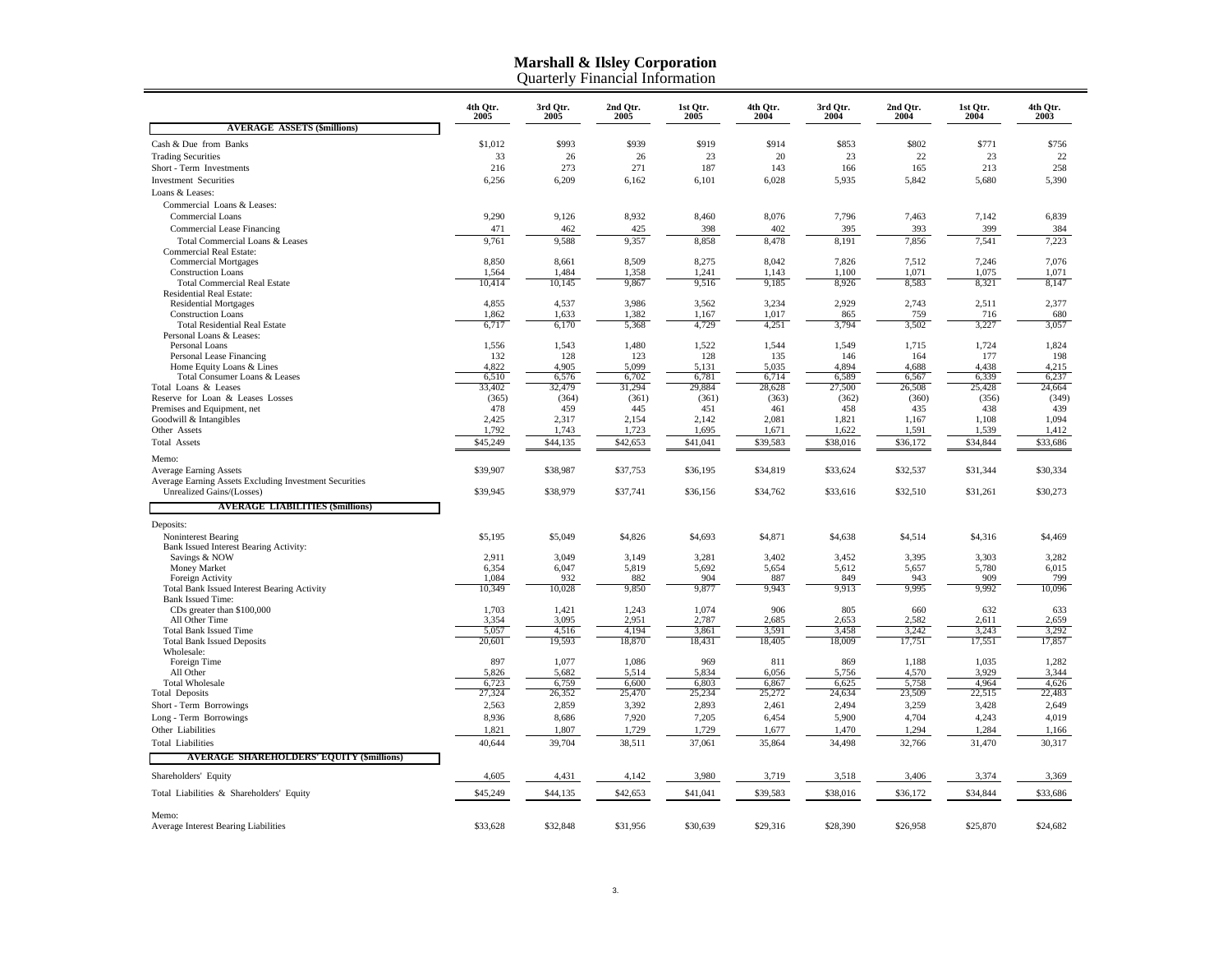|                                                                                                                                                                                                                                                                                                                                                                                                                                                                                                          | 4th Otr.<br>2005                                                                                             |               | 3rd Otr.<br>2005                                                                                                      | 2nd Qtr.<br>2005                                                                                                 | 1st Qtr.<br>2005                                                                                                      | 4th Qtr.<br>2004                                                                                                      | 3rd Otr.<br>2004                                                                                                      | 2nd Qtr.<br>2004                                                                                                     | 1st Qtr.<br>2004                                                                                                        | 4th Otr.<br>2003                                                                                                  |
|----------------------------------------------------------------------------------------------------------------------------------------------------------------------------------------------------------------------------------------------------------------------------------------------------------------------------------------------------------------------------------------------------------------------------------------------------------------------------------------------------------|--------------------------------------------------------------------------------------------------------------|---------------|-----------------------------------------------------------------------------------------------------------------------|------------------------------------------------------------------------------------------------------------------|-----------------------------------------------------------------------------------------------------------------------|-----------------------------------------------------------------------------------------------------------------------|-----------------------------------------------------------------------------------------------------------------------|----------------------------------------------------------------------------------------------------------------------|-------------------------------------------------------------------------------------------------------------------------|-------------------------------------------------------------------------------------------------------------------|
| <b>KEY RATIOS</b>                                                                                                                                                                                                                                                                                                                                                                                                                                                                                        |                                                                                                              |               |                                                                                                                       |                                                                                                                  |                                                                                                                       |                                                                                                                       |                                                                                                                       |                                                                                                                      |                                                                                                                         |                                                                                                                   |
| Net Interest Margin(FTE) / Avg. Earning Assets<br>Interest Spread (FTE)                                                                                                                                                                                                                                                                                                                                                                                                                                  | 3.29<br>2.73                                                                                                 | $\frac{9}{6}$ | 3.27 %<br>2.78                                                                                                        | 3.33<br>$\frac{9}{6}$<br>2.89                                                                                    | 3.36<br>%<br>2.97                                                                                                     | 3.39<br>%<br>3.04                                                                                                     | 3.42 %<br>3.11                                                                                                        | 3.61 %<br>3.32                                                                                                       | 3.69 %<br>3.39                                                                                                          | 3.64 %<br>3.32                                                                                                    |
| Efficiency Ratio<br>Efficiency Ratio without Metavante                                                                                                                                                                                                                                                                                                                                                                                                                                                   | 62.6<br>48.6                                                                                                 |               | 61.6<br>48.7                                                                                                          | 59.9<br>47.7                                                                                                     | 62.0<br>48.8                                                                                                          | 61.6<br>47.0                                                                                                          | 62.2<br>49.0                                                                                                          | 60.2<br>48.8                                                                                                         | 60.4<br>49.2                                                                                                            | 63.9<br>52.1                                                                                                      |
| Return on Assets<br>Return on Equity                                                                                                                                                                                                                                                                                                                                                                                                                                                                     | 1.62<br>15.96                                                                                                |               | 1.66<br>16.49                                                                                                         | 1.77<br>18.25                                                                                                    | 1.68<br>17.28                                                                                                         | 1.75<br>18.59                                                                                                         | 1.63<br>17.58                                                                                                         | 1.69<br>17.92                                                                                                        | 1.69<br>17.42                                                                                                           | 1.66<br>16.62                                                                                                     |
| Equity / Assets (End of Period)<br>Tangible Equity / Assets (End of Period)                                                                                                                                                                                                                                                                                                                                                                                                                              | 10.10<br>5.34                                                                                                |               | 10.10<br>5.35                                                                                                         | 9.69<br>5.23                                                                                                     | 9.66<br>5.01                                                                                                          | 9.62<br>4.89                                                                                                          | 9.21<br>4.48                                                                                                          | 9.26<br>6.29                                                                                                         | 9.59<br>6.87                                                                                                            | 9.68<br>6.89                                                                                                      |
| <b>MARGIN ANALYSIS (a)</b>                                                                                                                                                                                                                                                                                                                                                                                                                                                                               |                                                                                                              |               |                                                                                                                       |                                                                                                                  |                                                                                                                       |                                                                                                                       |                                                                                                                       |                                                                                                                      |                                                                                                                         |                                                                                                                   |
| Loans and Leases:<br>Commercial Loans & Leases<br><b>Commercial Real Estate</b><br><b>Residential Real Estate</b><br>Home Equity Loans & Lines<br>Personal Loans & Leases<br>Total Loans & Leases<br><b>Investment Securities</b><br><b>Trading Securities</b><br>Short-Term Investments<br>Interest Income(FTE) / Avg. Interest Earning Assets<br><b>Interest Bearing Deposits:</b><br><b>Bank Issued Interest Bearing Activity</b><br><b>Bank Issued Time</b><br><b>Total Bank Issued</b><br>Wholesale | 6.51<br>6.57<br>6.43<br>6.39<br>6.38<br>6.49<br>5.00<br>0.74<br>4.37<br>6.24<br>2.49<br>3.65<br>2.87<br>3.64 | %<br>$\%$     | 6.08 %<br>6.26<br>6.14<br>6.05<br>6.13<br>6.14<br>4.99<br>0.90<br>3.86<br>5.94<br>%<br>2.06 %<br>3.29<br>2.44<br>3.29 | 5.75 %<br>6.07<br>5.92<br>5.99<br>5.83<br>5.92<br>5.03<br>0.78<br>3.39<br>5.76<br>1.70 %<br>3.02<br>2.10<br>3.00 | 5.43 %<br>5.85<br>5.71<br>5.74<br>5.53<br>5.67<br>5.01<br>1.23<br>2.91<br>5.54<br>%<br>1.38 %<br>2.74<br>1.76<br>2.61 | 5.19 %<br>5.55<br>5.42<br>5.43<br>5.28<br>5.39<br>4.94<br>1.00<br>2.23<br>5.30<br>%<br>1.06 %<br>2.55<br>1.46<br>2.26 | 4.82 %<br>5.38<br>5.48<br>5.15<br>5.09<br>5.17<br>4.99<br>1.37<br>1.57<br>5.12<br>%<br>0.79 %<br>2.47<br>1.23<br>1.96 | 4.59 %<br>5.34<br>5.42<br>5.24<br>5.00<br>5.09<br>4.87<br>1.05<br>1.00<br>5.02<br>%<br>0.64%<br>2.38<br>1.06<br>1.61 | 4.67<br>%<br>5.37<br>5.56<br>5.35<br>5.14<br>5.17<br>5.01<br>1.57<br>1.03<br>5.11<br>%<br>0.63%<br>2.38<br>1.06<br>1.69 | 4.60 %<br>5.42<br>5.56<br>5.42<br>4.92<br>5.16<br>4.94<br>1.31<br>0.92<br>5.08 %<br>0.63%<br>2.39<br>1.06<br>1.46 |
| <b>Total Interest Bearing Deposits</b><br>Short-Term Borrowings<br>Long-Term Borrowings<br>Interest Expense / Avg. Interest Bearing Liabilities                                                                                                                                                                                                                                                                                                                                                          | 3.10<br>4.34<br>4.26<br>3.51                                                                                 | %             | 2.71<br>3.88<br>4.04<br>3.16 %                                                                                        | 2.39<br>3.36<br>3.91<br>2.87                                                                                     | 2.04<br>3.08<br>3.85<br>2.57<br>%                                                                                     | 1.73<br>2.72<br>3.75<br>2.26                                                                                          | 1.47<br>2.29<br>3.69<br>2.01<br>%                                                                                     | 1.23<br>1.76<br>3.57<br>1.70 %                                                                                       | 1.23<br>1.86<br>3.70<br>1.72<br>%                                                                                       | 1.16<br>2.76<br>3.77<br>1.76 %                                                                                    |
| Net Interest Margin(FTE) / Avg. Earning Assets                                                                                                                                                                                                                                                                                                                                                                                                                                                           | 3.29                                                                                                         | %             | 3.27 %                                                                                                                | 3.33<br>%                                                                                                        | 3.36 %                                                                                                                | 3.39<br>$Q_0$                                                                                                         | 3.42 %                                                                                                                | 3.61 %                                                                                                               | 3.69<br>%                                                                                                               | 3.64 %                                                                                                            |
| Interest Spread (FTE)                                                                                                                                                                                                                                                                                                                                                                                                                                                                                    | 2.73                                                                                                         | %             | 2.78 %                                                                                                                | 2.89<br>%                                                                                                        | 2.97 %                                                                                                                | 3.04<br>$\frac{0}{6}$                                                                                                 | 3.11 %                                                                                                                | 3.32 %                                                                                                               | 3.39 %                                                                                                                  | 3.32 %                                                                                                            |
| <b>NONPERFORMING ASSETS</b><br>Nonaccrual Loans & Leases:                                                                                                                                                                                                                                                                                                                                                                                                                                                |                                                                                                              |               |                                                                                                                       |                                                                                                                  |                                                                                                                       |                                                                                                                       |                                                                                                                       |                                                                                                                      |                                                                                                                         |                                                                                                                   |
| Commercial<br>Real Estate:                                                                                                                                                                                                                                                                                                                                                                                                                                                                               | \$43.7                                                                                                       |               | \$47.6                                                                                                                | \$35.8                                                                                                           | \$37.6                                                                                                                | \$41.0                                                                                                                | \$49.7                                                                                                                | \$39.5                                                                                                               | \$45.7                                                                                                                  | \$56.1                                                                                                            |
| Construction & Land Development<br><b>Commercial Mortgage</b><br><b>Residential Mortgage</b><br><b>Total Real Estate</b><br>Lease Financing<br>Personal                                                                                                                                                                                                                                                                                                                                                  | 0.9<br>28.7<br>58.0<br>87.6<br>1.5<br>1.9                                                                    |               | 3.1<br>30.3<br>56.5<br>89.9<br>3.0<br>0.9                                                                             | 1.5<br>37.1<br>47.8<br>86.4<br>4.0<br>0.7                                                                        | 0.8<br>28.1<br>52.1<br>81.0<br>4.9<br>1.0                                                                             | 0.6<br>31.9<br>49.2<br>81.7<br>4.5<br>0.6                                                                             | 0.2<br>33.8<br>48.7<br>82.7<br>5.5<br>1.3                                                                             | 1.7<br>38.5<br>50.8<br>91.0<br>6.4<br>0.9                                                                            | 0.1<br>46.2<br>49.5<br>95.8<br>7.4<br>0.7                                                                               | 0.8<br>42.9<br>52.1<br>95.8<br>13.3<br>1.2                                                                        |
| Total Nonaccrual Loans & Leases<br>Renegotiated<br>Past 90 Days or More<br>Total Nonperforming Loans & Leases                                                                                                                                                                                                                                                                                                                                                                                            | 134.7<br>0.2<br>5.7<br>140.6                                                                                 |               | 141.4<br>0.2<br>5.7<br>147.3                                                                                          | 126.9<br>0.2<br>4.5<br>131.6                                                                                     | 124.5<br>0.2<br>5.3<br>130.0                                                                                          | 127.8<br>0.2<br>4.4<br>132.4                                                                                          | 139.2<br>0.2<br>3.1<br>142.5                                                                                          | 137.8<br>0.3<br>6.9<br>145.0                                                                                         | 149.6<br>0.2<br>6.3<br>156.1                                                                                            | 166.4<br>0.3<br>6.1<br>172.8                                                                                      |
| Other Real Estate Owned<br><b>Total Nonperforming Assets</b>                                                                                                                                                                                                                                                                                                                                                                                                                                             | 8.9<br>\$149.5                                                                                               |               | 8.8<br>\$156.1                                                                                                        | 9.1<br>\$140.7                                                                                                   | 6.8<br>\$136.8                                                                                                        | 8.0<br>\$140.4                                                                                                        | 7.1<br>\$149.6                                                                                                        | 10.4<br>\$155.4                                                                                                      | 13.2<br>\$169.3                                                                                                         | 13.2<br>\$186.0                                                                                                   |

Notes: (a) Based on average balances excluding fair value adjustments for available for sale securities.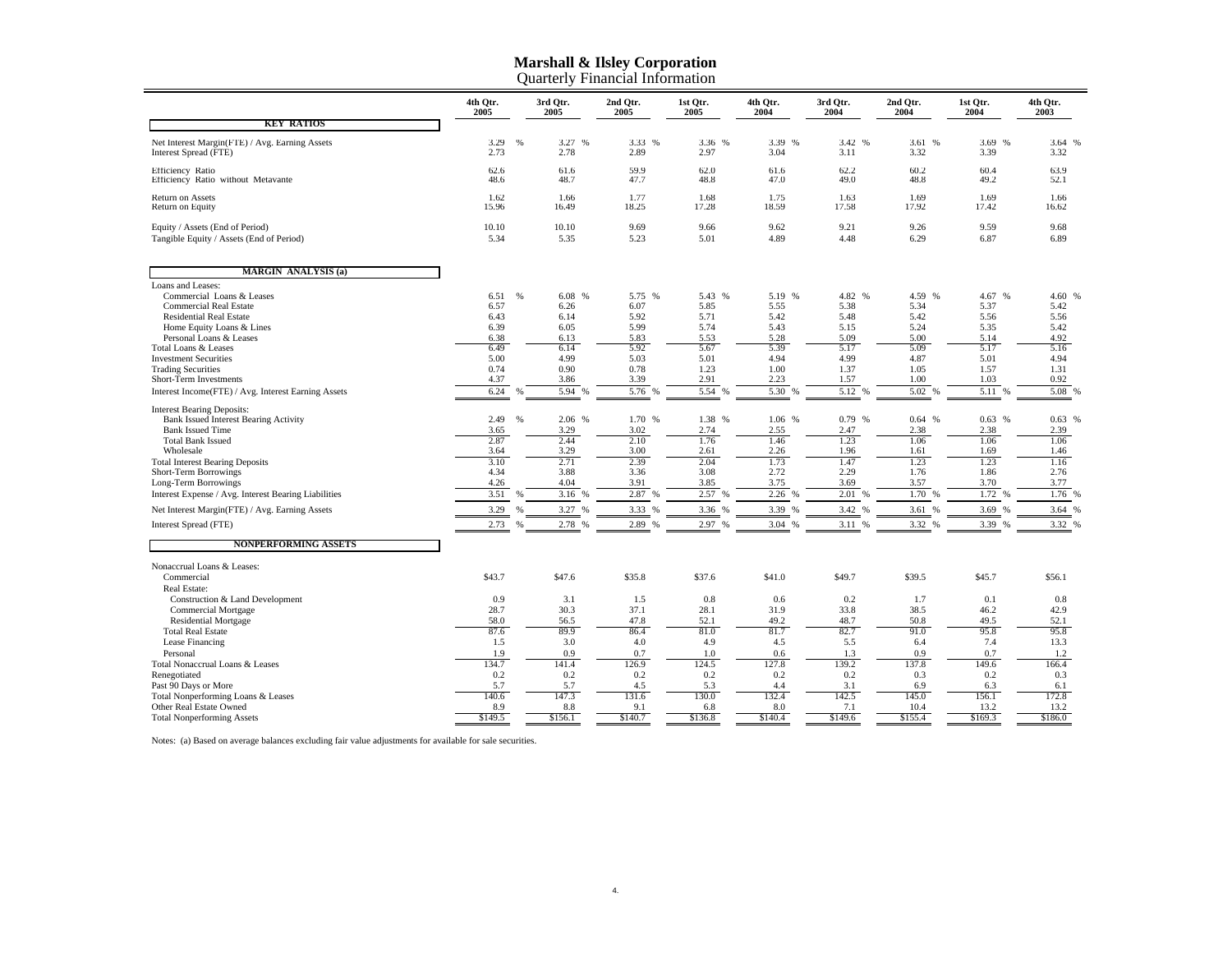|                                                                | 4th Otr.<br>2005 | 3rd Otr.<br>2005 | 2nd Otr.<br>2005 | 1st Qtr.<br>2005 | 4th Otr.<br>2004 | 3rd Otr.<br>2004 | 2nd Otr.<br>2004 | 1st Otr.<br>2004 | 4th Qtr.<br>2003 |  |  |
|----------------------------------------------------------------|------------------|------------------|------------------|------------------|------------------|------------------|------------------|------------------|------------------|--|--|
| <b>CREDIT QUALITY</b>                                          |                  |                  |                  |                  |                  |                  |                  |                  |                  |  |  |
| Net Charge-Offs / Average Loans & Leases                       | 0.14             | $\%$<br>0.10%    | 0.15 %           | 0.11 %           | 0.18%            | 0.10%            | $0.08\%$         | $0.08\%$         | 0.13%            |  |  |
| Loan & Lease Loss Reserve / Period-End Loans & Leases          | 1.06             | 1.09             | 1.12             | 1.17             | 1.21             | 1.27             | 1.32             | 1.36             | 1.39             |  |  |
| Non-Performing Loans & Leases / Period-End Loans & Leases      | 0.41             | 0.44             | 0.41             | 0.42             | 0.45             | 0.51             | 0.53             | 0.60             | 0.69             |  |  |
| Loan & Lease Loss Reserve / Non-Performing Loans & Leases      | 259              | 246              | 274              | 276              | 271              | 251              | 247              | 227              | 202              |  |  |
| <b>RECONCILIATION OF RESERVE FOR LOAN &amp; LEASE LOSSES *</b> |                  |                  |                  |                  |                  |                  |                  |                  |                  |  |  |
|                                                                |                  |                  |                  |                  |                  |                  |                  |                  |                  |  |  |
| <b>Beginning Balance</b>                                       | \$362.3          | \$360.1          | \$358.3          | \$358.1          | \$358.1          | \$357.9          | \$353.7          | \$349.6          | \$348.1          |  |  |
| Provision for Loan and Lease Losses                            | 13.0             | 9.9              | 13.7             | 8.1              | 12.8             | 6.9              | 9.2              | 9.0              | 9.8              |  |  |
| Loans and Leases Charged Off:                                  |                  |                  |                  |                  |                  |                  |                  |                  |                  |  |  |
| Commercial                                                     | 9.5              | 2.2              | 3.8              | 6.0              | 5.5              | 4.4              | 4.0              | 2.9              | 4.5              |  |  |
| <b>Real Estate</b>                                             | 3.1              | 6.6              | 8.2              | 3.3              | 4.3              | 3.0              | 2.8              | 3.1              | 5.1              |  |  |
| Personal                                                       | 5.2              | 3.2              | 3.8              | 3.4              | 3.3              | 3.2              | 2.6              | 3.7              | 3.7              |  |  |
| Leases                                                         | 0.2              | 0.3              | 0.3              | 0.3              | 6.2              | 0.3              | 0.5              | 1.0              | 2.5              |  |  |
| <b>Total Charge-Offs</b>                                       | 18.0             | 12.3             | 16.1             | 13.0             | 19.3             | 10.9             | 9.9              | 10.7             | 15.8             |  |  |
| Recoveries on Loans and Leases:                                |                  |                  |                  |                  |                  |                  |                  |                  |                  |  |  |
| Commercial                                                     | 4.2              | 2.6              | 2.2              | 2.6              | 5.1              | 2.4              | 2.3              | 2.9              | 3.8              |  |  |
| Real Estate                                                    | 0.4              | 0.6              | 0.4              | 1.4              | 0.4              | 0.6              | 1.3              | 1.5              | 2.5              |  |  |
| Personal                                                       | 0.8              | 0.8              | 0.8              | 0.7              | 0.7              | 0.9              | 0.9              | 0.8              | 0.8              |  |  |
| Leases                                                         |                  | 0.5              | 0.8              | 0.4              | 0.3              | 0.3              | 0.4              | 0.6              | 0.4              |  |  |
| <b>Total Recoveries</b>                                        | 6.5              | 4.5              | 4.2              | 5.1              | 6.5              | 4.2              | 4.9              | 5.8              | 7.5              |  |  |
| Net Loan and Lease Charge-offs                                 | 11.5             | 7.8              | 11.9             | 7.9              | 12.8             | 6.7              | 5.0              | 4.9              | 8.3              |  |  |
| <b>Ending Balance</b>                                          | \$363.8          | \$362.3          | \$360.1          | \$358.3          | \$358.1          | \$358.1          | \$357.9          | \$353.7          | \$349.6          |  |  |

\* May not add due to rounding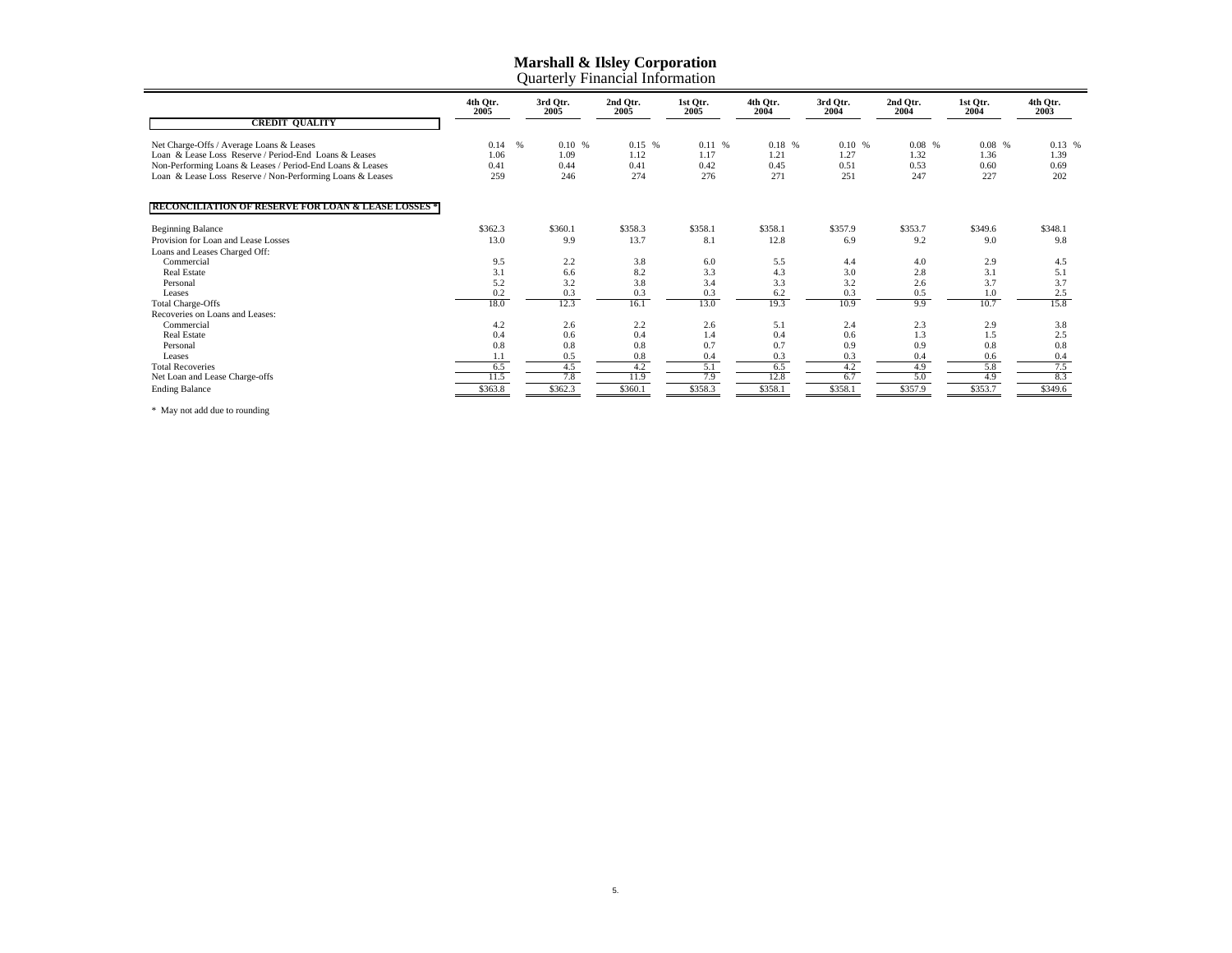|                                                                      | 4th Qtr.<br>2005 | 3rd Qtr.<br>2005 | 2nd Qtr.<br>2005 | 1st Qtr.<br>2005 | 4th Qtr.<br>2004 | 3rd Qtr.<br>2004 | 2nd Qtr.<br>2004 | 1st Qtr.<br>2004 | 4th Qtr.<br>2003 |
|----------------------------------------------------------------------|------------------|------------------|------------------|------------------|------------------|------------------|------------------|------------------|------------------|
| <b>SEGMENTS</b> (\$millions) (a)                                     |                  |                  |                  |                  |                  |                  |                  |                  |                  |
| <b>Banking:</b>                                                      |                  |                  |                  |                  |                  |                  |                  |                  |                  |
| Net Interest Income                                                  | \$325.1          | \$315.5          | \$307.2          | \$296.6          | \$294.5          | \$284.4          | \$280.2          | \$274.8          | \$267.0          |
| Other Income                                                         |                  |                  |                  |                  |                  |                  |                  |                  |                  |
| Fees - External                                                      | 93.8             | 95.2             | 91.9             | 87.2             | 83.2             | 82.1             | 85.6             | 83.1             | 83.7             |
| Fees - Intercompany                                                  | 14.8             | 14.1             | 14.2             | 14.6             | 14.5             | 15.1             | 16.6             | 15.7             | 18.0             |
| <b>Total Other Income</b>                                            | 108.6            | 109.3            | 106.1            | 101.8            | 97.7             | 97.2             | 102.2            | 98.8             | 101.7            |
| Other Expenses:                                                      |                  |                  |                  |                  |                  |                  |                  |                  |                  |
| Expenses - Other                                                     | 163.8            | 162.4            | 158.5            | 153.6            | 146.1            | 153.1            | 152.4            | 152.2            | 149.0            |
| Expenses - Intercompany                                              | 46.3             | 43.5             | 41.5             | 39.3             | 40.5             | 38.3             | 38.5             | 33.2             | 37.2             |
| <b>Total Other Expenses</b>                                          | 210.1            | 205.9            | 200.0            | 192.9            | 186.6            | 191.4            | 190.9            | 185.4            | 186.2            |
| Provision for Loan and Leases Losses                                 | 12.6             | 9.7              | 13.4             | 7.8              | 6.6              | 6.5              | 8.5              | 8.3              | 7.9              |
| Income before Taxes                                                  | 211.0            | 209.2            | 199.9            | 197.7            | 199.0            | 183.7            | 183.0            | 179.9            | 174.6            |
| Income Tax Expense                                                   | 68.3             | 68.5             | 60.4             | 64.6             | 63.7             | 61.5             | 60.0             | 58.9             | 52.0             |
|                                                                      | \$142.7          | \$140.7          | \$139.5          | \$133.1          | \$135.3          | \$122.2          | \$123.0          | \$121.0          | \$122.6          |
| Segment Income                                                       |                  |                  |                  |                  |                  |                  |                  |                  |                  |
| Metavante:                                                           |                  |                  |                  |                  |                  |                  |                  |                  |                  |
| Net Interest Income                                                  | (\$8.3)          | $(\$9.0)$        | (\$9.6)          | (\$10.3)         | (\$10.6)         | (\$8.7)          | (\$1.6)          | $(\$0.9)$        | (\$1.1)          |
| Other Income                                                         |                  |                  |                  |                  |                  |                  |                  |                  |                  |
| Fees - External                                                      | 312.3            | 284.9            | 271.7            | 272.4            | 269.5            | 239.0            | 197.4            | 186.1            | 176.5            |
| Fees - Internal                                                      |                  |                  |                  |                  |                  |                  |                  |                  |                  |
| Fees - Intercompany                                                  | 24.8             | 23.2             | 23.1             | 22.1             | 21.0             | 20.9             | 19.2             | 18.9             | 18.9             |
| Float Income - Intercompany                                          | 3.3              | 3.6              | 3.0              | 2.3              | 1.6              | 1.0              | 0.7              | 0.7              | 0.7              |
| <b>Total Other Income</b>                                            | 340.4            | 311.7            | 297.8            | 296.8            | 292.1            | 260.9            | 217.3            | 205.7            | 196.1            |
| Other Expenses:                                                      |                  |                  |                  |                  |                  |                  |                  |                  |                  |
| Expenses - Other                                                     | 270.4            | 241.1            | 227.6            | 229.4            | 237.6            | 206.1            | 171.3            | 164.0            | 167.2            |
| Expenses - Intercompany                                              | 10.1             | 10.8             | 9.5              | 10.4             | 9.8              | 11.2             | 12.2             | 10.9             | 10.2             |
| <b>Total Other Expenses</b>                                          | 280.5            | 251.9            | 237.1            | 239.8            | 247.4            | 217.3            | 183.5            | 174.9            | 177.4            |
| Provision for Loan and Leases Losses                                 |                  |                  |                  |                  |                  |                  |                  |                  |                  |
| Income before Taxes                                                  | 51.6             | 50.8             | 51.1             | 46.7             | 34.1             | 34.9             | 32.2             | 29.9             | 17.6             |
|                                                                      |                  |                  |                  |                  |                  |                  |                  |                  |                  |
| Income Tax Expense                                                   | 18.2             | 18.7             | 20.3             | 18.5             | 12.7             | 13.6             | 12.6             | 11.8             | 1.6              |
| Segment Income                                                       | \$33.4           | \$32.1           | \$30.8           | \$28.2           | \$21.4           | \$21.3           | \$19.6           | \$18.1           | \$16.0           |
| Reconciliation of Segment Income to Earnings Before Interest, Taxes, |                  |                  |                  |                  |                  |                  |                  |                  |                  |
| <b>Depreciation and Amortization (EBITDA)</b>                        |                  |                  |                  |                  |                  |                  |                  |                  |                  |
| Segment Income                                                       | \$33.4           | \$32.1           | \$30.8           | \$28.2           | \$21.4           | \$21.3           | \$19.6           | \$18.1           | \$16.0           |
| Add: Net Interest Expense                                            | 8.3              | 9.0              | 9.6              | 10.3             | 10.6             | 8.7              | 1.6              | 0.9              | 1.1              |
| Income Tax Expense                                                   | 18.2             | 18.7             | 20.3             | 18.5             | 12.7             | 13.6             | 12.6             | 11.8             | 1.6              |
| Depreciation and Amortization                                        | 35.6             | 31.2             | 35.3             | 34.9             | 38.1             | 32.5             | 31.8             | 26.2             | 32.7             |
| <b>EBITDA</b>                                                        | \$95.5           | \$91.0           | \$96.0           | \$91.9           | \$82.8           | \$76.1           | \$65.6           | \$57.0           | \$51.4           |
| <b>All Others:</b>                                                   |                  |                  |                  |                  |                  |                  |                  |                  |                  |
| Net Interest Income                                                  | \$5.9            | \$5.8            | \$6.1            | \$5.0            | \$4.9            | \$5.9            | \$6.6            | \$6.4            | \$6.1            |
| Other Income                                                         |                  |                  |                  |                  |                  |                  |                  |                  |                  |
| Fees - External                                                      | 51.5             | 50.1             | 70.7             | 48.2             | 64.1             | 45.4             | 45.8             | 43.3             | 44.4             |
| Fees - Intercompany                                                  | 5.8              | 7.2              | 5.6              | 4.7              | 5.2              | 5.6              | 7.0              | 4.8              | 5.2              |
| <b>Total Other Income</b>                                            | 57.3             | 57.3             | 76.3             | 52.9             | 69.3             | 51.0             | 52.8             | 48.1             | 49.6             |
| Other Expenses:                                                      |                  |                  |                  |                  |                  |                  |                  |                  |                  |
| Expenses - Other                                                     | 35.2             | 34.1             | 32.9             | 31.1             | 30.7             | 31.4             | 29.7             | 29.9             | 28.0             |
| Expenses - Intercompany                                              | 11.6             | 11.6             | 12.0             | 12.5             | 11.8             | 11.1             | 11.5             | 12.1             | 11.2             |
| <b>Total Other Expenses</b>                                          | 46.8             | 45.7             | 44.9             | 43.6             | 42.5             | 42.5             | 41.2             | 42.0             | 39.2             |
| Provision for Loan and Leases Losses                                 | 0.4              | 0.2              | 0.3              | 0.3              | 6.3              | 0.4              | 0.7              | 0.7              | 1.9              |
| Income before Taxes                                                  | 16.0             | 17.2             | 37.2             | 14.0             | 25.4             | 14.0             | 17.5             | 11.8             | 14.6             |
| Income Tax Expense                                                   | 5.7              | 6.4              | 14.4             | 5.4              | 10.1             | 5.5              | 6.8              | 4.5              | 5.5              |
| Segment Income                                                       | \$10.3           | \$10.8           | \$22.8           | \$8.6            | \$15.3           | \$8.5            | \$10.7           | \$7.3            | \$9.1            |
|                                                                      |                  |                  |                  |                  |                  |                  |                  |                  |                  |

Note: (a) Fees-Intercompany represents intercompany revenue charged to other segments for providing certain services. Float Income-Intercompany represents interest income on balances invested with an affiliate bank which arise from Electronic Bill Payment activities. Expenses-Intercompany represents fees charged by other segments for certain services received. For each segment, Expenses-Intercompany are not the costs of<br>that segment'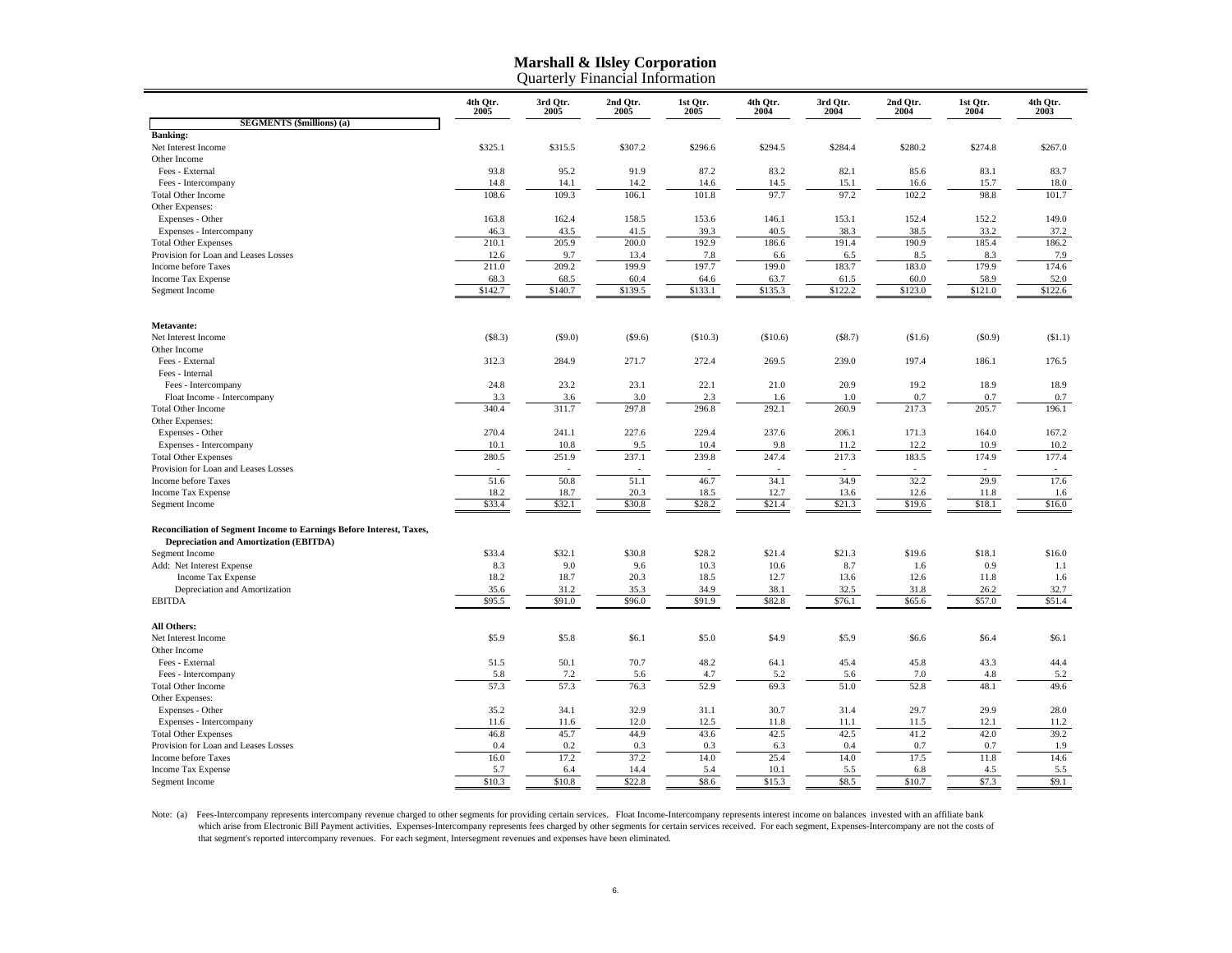Annual Financial Information

|                                                       |                  | YEARS ENDED DECEMBER 31, |                |                |                |  |  |  |  |  |  |
|-------------------------------------------------------|------------------|--------------------------|----------------|----------------|----------------|--|--|--|--|--|--|
|                                                       | 2005             | 2004                     | 2003           | 2002           | 2001           |  |  |  |  |  |  |
| PER SHARE DATA (a)                                    |                  |                          |                |                |                |  |  |  |  |  |  |
| Diluted:<br>Net Income                                | \$3.10           | \$2.77                   | \$2.38         | \$2.16         | \$1.55         |  |  |  |  |  |  |
| <b>Basic:</b>                                         |                  |                          |                |                |                |  |  |  |  |  |  |
| Net Income                                            | 3.15             | 2.81                     | 2.41           | 2.24           | 1.60           |  |  |  |  |  |  |
| <b>Dividend Declared</b>                              | 0.930            | 0.810                    | 0.700          | 0.625          | 0.568          |  |  |  |  |  |  |
| <b>Book Value</b>                                     | 19.98            | 17.24                    | 15.00          | 13.51          | 11.65          |  |  |  |  |  |  |
| Average Shares Outstanding - Diluted (millions)       | 234.9            | 226.6                    | 228.3          | 222.0          | 218.3          |  |  |  |  |  |  |
| Shares Outstanding - End of Period (millions)         | 235.4            | 227.3                    | 223.2          | 226.2          | 207.9          |  |  |  |  |  |  |
| <b>INCOME STATEMENT (\$millions)</b>                  |                  |                          |                |                |                |  |  |  |  |  |  |
| <b>Net Interest Income (FTE)</b>                      | \$1,265.9        | \$1.164.2                | \$1,089.0      | \$1.038.5      | \$874.0        |  |  |  |  |  |  |
| <b>Provision for Loan &amp; Lease Losses</b>          | 44.8             | 38.0                     | 63.0           | 74.4           | 54.1           |  |  |  |  |  |  |
| <b>Data Processing Services</b>                       | 1.141.4          | 891.0                    | 657.8          | 601.5          | 559.8          |  |  |  |  |  |  |
| Item Processing                                       | 43.7             | 43.1                     | 42.8           | 39.1           | 47.6           |  |  |  |  |  |  |
| <b>Trust Services</b>                                 | 165.7            | 150.9                    | 126.8          | 120.6          | 120.8          |  |  |  |  |  |  |
| Service Charge on Deposits                            | 94.8             | 99.8                     | 102.5          | 100.8          | 86.0           |  |  |  |  |  |  |
| Mortgage Banking                                      | 46.0             | 35.1                     | 70.3           | 55.2           | 46.2           |  |  |  |  |  |  |
| Net Investment Securities Gains (Losses)<br>All Other | 45.4<br>211.9    | 35.4<br>191.2            | 21.6<br>194.0  | (6.3)<br>171.8 | (6.8)<br>147.6 |  |  |  |  |  |  |
| <b>Total Non-Interest Revenues</b>                    | 1,748.9          | 1,446.5                  | 1,215.8        | 1,082.7        | 1,001.2        |  |  |  |  |  |  |
|                                                       |                  |                          |                |                |                |  |  |  |  |  |  |
| Salaries & Employee Benefits                          | 1,042.7<br>215.6 | 887.3<br>192.8           | 797.5<br>179.0 | 745.5<br>191.5 | 695.4<br>189.5 |  |  |  |  |  |  |
| Occupancy and Equipment<br>Software Expenses          | 58.0             | 50.0                     | 44.7           | 44.2           | 39.8           |  |  |  |  |  |  |
| Processing Charges                                    | 62.6             | 52.2                     | 48.3           | 39.3           | 40.1           |  |  |  |  |  |  |
| <b>Supplies and Printing</b>                          | 23.9             | 23.6                     | 22.1           | 20.1           | 21.3           |  |  |  |  |  |  |
| <b>Professional Services</b>                          | 53.7             | 43.8                     | 44.4           | 38.5           | 34.2           |  |  |  |  |  |  |
| Shipping and Handling                                 | 72.2             | 67.8                     | 51.8           | 45.7           | 44.8           |  |  |  |  |  |  |
| Intangible Amortization                               | 31.1             | 27.9                     | 23.8           | 25.1           | 36.9           |  |  |  |  |  |  |
| Other                                                 | 286.5            | 250.1                    | 240.1          | 146.1          | 186.9          |  |  |  |  |  |  |
| <b>Total Non-Interest Expenses</b>                    | 1.846.3          | 1.595.5                  | 1.451.7        | 1.296.0        | 1.288.9        |  |  |  |  |  |  |
| Tax Equivalent Adjustment                             | 33.3             | 32.2                     | 31.7           | 32.3           | 31.2           |  |  |  |  |  |  |
| Pre-Tax Earnings                                      | 1,090.4          | 945.0                    | 758.4          | 718.5          | 501.0          |  |  |  |  |  |  |
| <b>Income Taxes</b>                                   | 362.9            | 317.9                    | 214.3          | 238.2          | 163.1          |  |  |  |  |  |  |
| <b>Income Before Cumulative Effect of a Change</b>    |                  |                          |                |                |                |  |  |  |  |  |  |
| in Accounting Principal                               | \$727.5          | \$627.1                  | \$544.1        | \$480.3        | \$337.9        |  |  |  |  |  |  |
| Cumulative Effect of a Change in Accounting Principal | 0.0              | $0.0\,$                  | 0.0            | 0.0            | (0.4)          |  |  |  |  |  |  |
| <b>Net Income</b>                                     | \$727.5          | \$627.1                  | \$544.1        | \$480.3        | \$337.5        |  |  |  |  |  |  |

Notes: (a) Prior periods have been restated for the 2 for 1 stock split effective 6-17-02.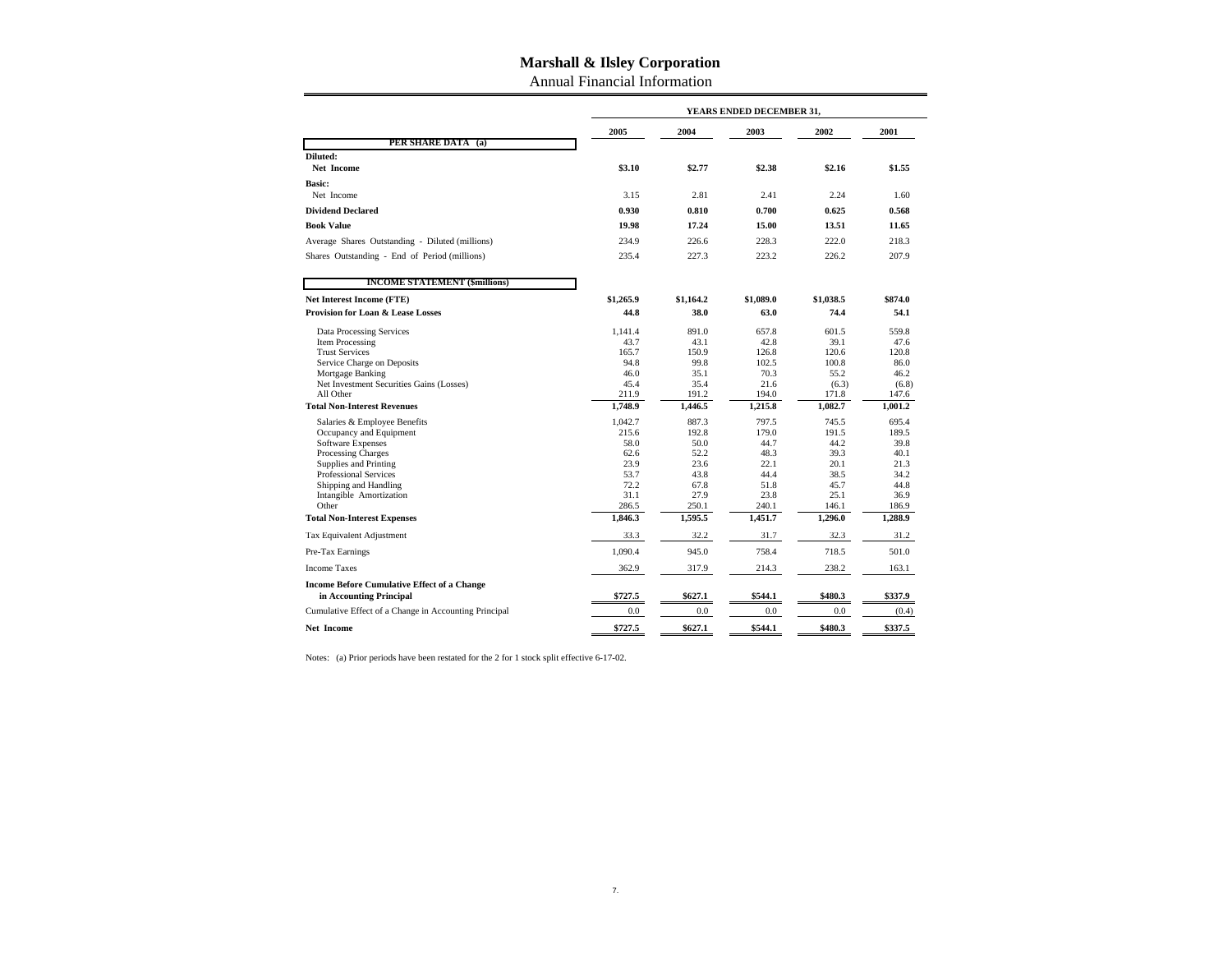Annual Financial Information

|                                                                   |                         |                       | DECEMBER 31,          |                       |                 |
|-------------------------------------------------------------------|-------------------------|-----------------------|-----------------------|-----------------------|-----------------|
|                                                                   | 2005                    | 2004                  | 2003                  | 2002                  | 2001            |
| <b>ASSETS - END OF PERIOD (\$millions)</b>                        |                         |                       |                       |                       |                 |
| Cash & Due From Banks                                             | \$1.155                 | \$839                 | \$810                 | \$1,012               | \$617           |
| <b>Trading Securities</b>                                         | 30                      | 18                    | 16                    | 21                    | 6               |
| Short - Term Investments                                          | 300                     | 173                   | 147                   | 228                   | 988             |
| <b>Investment Securities</b>                                      | 6,320                   | 6,085                 | 5,607                 | 5,210                 | 4,416           |
| Loans & Leases:                                                   |                         |                       |                       |                       |                 |
| Commercial Loans & Leases:                                        |                         |                       |                       |                       |                 |
| Commercial Loans                                                  | 9,566                   | 8,482                 | 7,111                 | 6,872                 | 5,728           |
| Commercial Lease Financing                                        | 500                     | 406                   | 393                   | 394                   | 412             |
| Total Commercial Loans & Leases<br><b>Commercial Real Estate:</b> | 10,066                  | 8,888                 | 7,504                 | 7,266                 | 6,140           |
| <b>Commercial Mortgages</b>                                       | 8,825                   | 8,164                 | 7,149                 | 6,586                 | 5,099           |
| <b>Construction Loans</b>                                         | 1,596                   | 1,175                 | 1,075                 | 898                   | 596             |
| <b>Total Commercial Real Estate</b>                               | 10,421                  | 9,339                 | 8,224                 | 7,484                 | 5,695           |
| Residential Real Estate:                                          |                         |                       |                       | 2,391                 |                 |
| <b>Residential Mortgages</b><br><b>Construction Loans</b>         | 5,051<br>2,045          | 3,399<br>1,090        | 2,442<br>691          | 506                   | 2,174<br>462    |
| <b>Total Residential Real Estate</b>                              | 7,096                   | 4,489                 | 3,133                 | 2,897                 | 2,636           |
| Personal Loans & Leases:                                          |                         |                       |                       |                       |                 |
| Personal Loans                                                    | 1,618                   | 1,540                 | 1,748                 | 1,852                 | 1,211           |
| Personal Lease Financing                                          | 132                     | 132                   | 184                   | 388                   | 550             |
| Home Equity Loans & Lines                                         | 4,834                   | 5,149                 | 4,392                 | 4,022                 | 3,063           |
| Total Consumer Loans & Leases<br>Total Loans & Leases             | 6,584<br>34,167         | 6,821<br>29,537       | 6,324<br>25,185       | 6,262<br>23,909       | 4,824<br>19,295 |
| Reserve for Loan & Leases Losses                                  | (364)                   | (358)                 | (350)                 | (338)                 | (268)           |
| Premises and Equipment, net                                       | 491                     | 467                   | 439                   | 442                   | 393             |
| Goodwill & Intangibles                                            | 2,461                   | 2,126                 | 1,105                 | 1,089                 | 587             |
| Other Assets                                                      | 1,653                   | 1,550                 | 1,414                 | 1,302                 | 1,218           |
| <b>Total Assets</b>                                               | \$46,213                | \$40,437              | \$34,373              | \$32,875              | \$27,252        |
| <b>LIABILITIES - END OF PERIOD (\$millions)</b>                   |                         |                       |                       |                       |                 |
| Deposits:                                                         |                         |                       |                       |                       |                 |
| Noninterest Bearing<br>Bank Issued Interest Bearing Activity:     | \$5,525                 | \$4,888               | \$4,715               | \$4,462               | \$3,559         |
| Savings & NOW                                                     | 2,958                   | 3,387                 | 3,322                 | 2,857                 | 1,940           |
| Money Market                                                      | 6,407                   | 5,645                 | 5,893                 | 6,280                 | 5,832           |
| Foreign Activity                                                  | 1,165                   | 892                   | 843                   | 914                   | 691             |
| <b>Total Bank Issued Interest Bearing Activity</b>                | 10,530                  | 9,924                 | 10,058                | 10,051                | 8,463           |
| <b>Bank Issued Time:</b>                                          |                         |                       |                       |                       |                 |
| CDs greater than \$100,000<br>All Other Time                      | 1,845<br>3,434          | 942<br>2,712          | 628<br>2,633          | 657<br>2,965          | 658<br>2.948    |
| <b>Total Bank Issued Time</b>                                     | 5,279                   | 3,654                 | 3,261                 | 3,622                 | 3,606           |
| <b>Total Bank Issued Deposits</b>                                 | 21,334                  | 18,466                | 18,034                | 18,135                | 15,628          |
| Wholesale:                                                        |                         |                       |                       |                       |                 |
| Foreign Time                                                      | 1,454                   | 2,253                 | 270                   | $\mathbf{0}$          | 91              |
| All Other                                                         | 4,886                   | 5,736                 | 3,966                 | 2,259                 | 774             |
| <b>Total Wholesale</b><br><b>Total Deposits</b>                   | 6,340<br>27,674         | 7,989<br>26,455       | 4,236<br>22,270       | 2,259<br>20,394       | 865<br>16,493   |
| Short - Term Borrowings                                           | 5,627                   | 3,530                 | 4,933                 | 6,093                 | 5,857           |
| Long - Term Borrowings                                            | 6,669                   | 5,027                 | 2,735                 | 2,284                 | 1,560           |
| Other Liabilities                                                 | 1,575                   | 1,535                 | 1,106                 | 1,067                 | 849             |
| <b>Total Liabilities</b>                                          | 41,545                  | 36,547                | 31,044                | 29,838                | 24,759          |
|                                                                   |                         |                       |                       |                       |                 |
| <b>SHAREHOLDERS' EQUITY - END OF PERIOD (\$millions)</b>          |                         |                       |                       |                       |                 |
| Preferred Equity<br><b>Common Equity</b>                          | $\overline{0}$<br>4,705 | $\mathbf{0}$<br>3,867 | $\mathbf{0}$<br>3,326 | $\mathbf{0}$<br>3,081 | 34<br>2,418     |
| Unrealized Gains (Losses) on Securities                           | (36)                    | 31                    | 42                    | 58                    | 63              |
| Unrealized Gains (Losses) on Derivatives                          | (1)                     | (8)                   | (39)                  | (102)                 | (22)            |
| Accumulated Other Comprehensive Income                            | (37)                    | 23                    | 3                     | (44)                  | 41              |
| <b>Total Common Equity</b>                                        | 4,668                   | 3,890                 | 3,329                 | 3,037                 | 2,459           |
| Shareholders' Equity                                              | 4,668                   | 3,890                 | 3,329                 | 3,037                 | 2,493           |
| Total Liabilities & Shareholders' Equity                          | \$46,213                | \$40,437              | \$34,373              | \$32,875              | \$27,252        |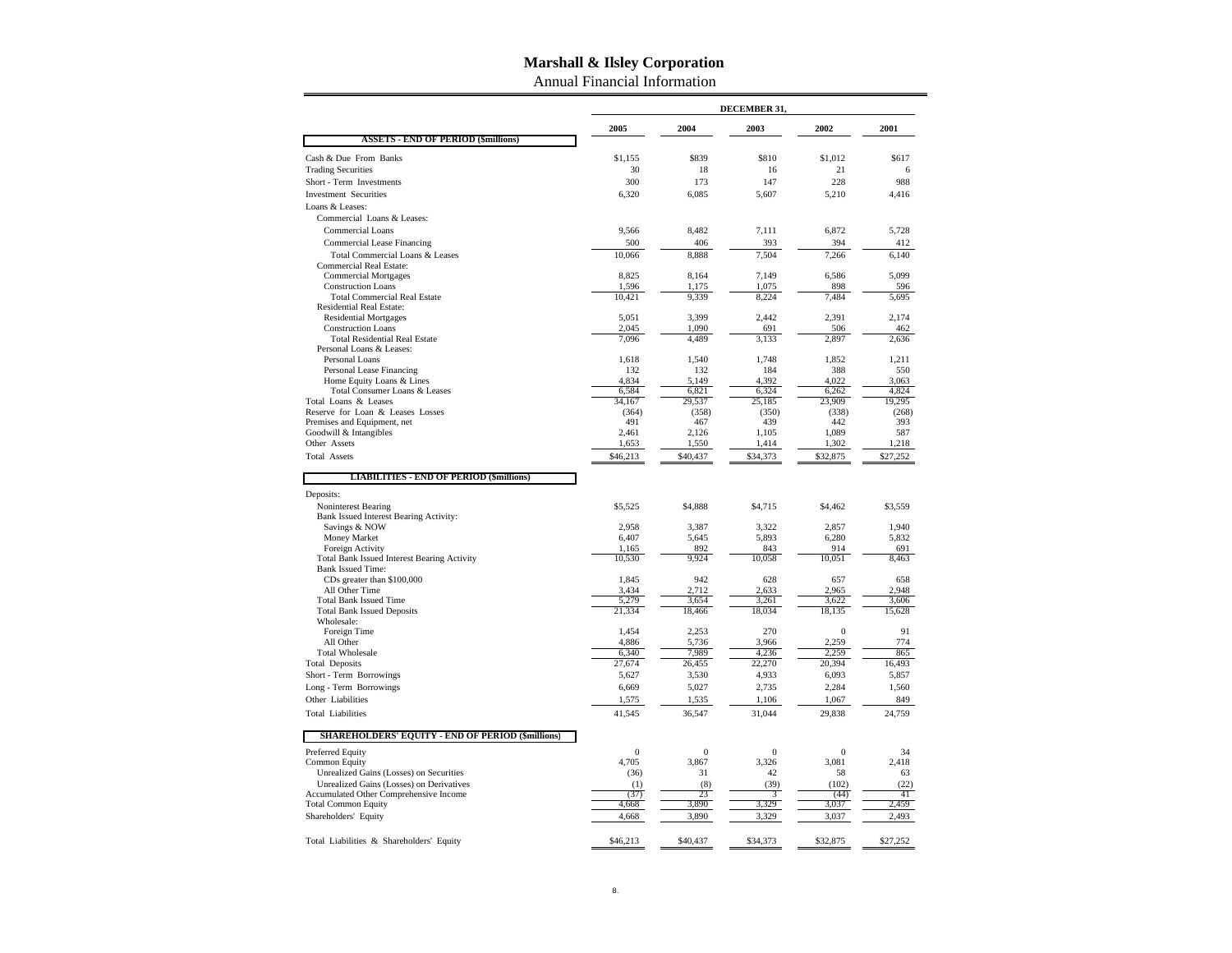Annual Financial Information

|                                                                  |                | YEARS ENDED DECEMBER 31, |                |                |                |
|------------------------------------------------------------------|----------------|--------------------------|----------------|----------------|----------------|
|                                                                  | 2005           | 2004                     | 2003           | 2002           | 2001           |
| <b>AVERAGE ASSETS (\$millions)</b>                               |                |                          |                |                |                |
| Cash & Due From Banks                                            | \$966          | \$835                    | \$752          | \$708          | \$651          |
| <b>Trading Securities</b>                                        | 27             | 22                       | 23             | 15             | 21             |
| Short - Term Investments                                         | 237            | 171                      | 264            | 717            | 504            |
| <b>Investment Securities</b>                                     | 6,183          | 5.872                    | 5,212          | 4,551          | 5,196          |
| Loans & Leases:                                                  |                |                          |                |                |                |
| Commercial Loans & Leases:                                       |                |                          |                |                |                |
| Commercial Loans                                                 | 8,955          | 7,621                    | 6,905          | 6,144          | 5,478          |
| Commercial Lease Financing                                       | 439            | 397                      | 390            | 395            | 390            |
| Total Commercial Loans & Leases                                  | 9,394          | 8,018                    | 7,295          | 6,539          | 5,868          |
| <b>Commercial Real Estate:</b>                                   |                |                          |                |                |                |
| <b>Commercial Mortgages</b>                                      | 8,576          | 7,659                    | 6,901          | 5,703          | 4,741          |
| <b>Construction Loans</b><br><b>Total Commercial Real Estate</b> | 1,413<br>9,989 | 1,097<br>8,756           | 1,000<br>7,901 | 755<br>6,458   | 522<br>5,263   |
| Residential Real Estate:                                         |                |                          |                |                |                |
| <b>Residential Mortgages</b>                                     | 4,239          | 2,855                    | 2,335          | 2,171          | 2,203          |
| <b>Construction Loans</b>                                        | 1,513          | 840                      | 593            | 474            | 310            |
| <b>Total Residential Real Estate</b>                             | 5,752          | 3,695                    | 2,928          | 2,645          | 2,513          |
| Personal Loans & Leases:                                         |                |                          |                |                |                |
| Personal Loans                                                   | 1,525          | 1,632                    | 1,874          | 1,388          | 1,182          |
| Personal Lease Financing                                         | 128            | 155                      | 285            | 468            | 636            |
| Home Equity Loans & Lines<br>Total Consumer Loans & Leases       | 4,988<br>6,641 | 4,765<br>6,552           | 4,110<br>6,269 | 3,530<br>5,386 | 2,739<br>4,557 |
| Total Loans & Leases                                             | 31,776         | 27,021                   | 24,393         | 21,028         | 18,201         |
| Reserve for Loan & Leases Losses                                 | (363)          | (360)                    | (348)          | (303)          | (253)          |
| Premises and Equipment, net                                      | 458            | 448                      | 441            | 418            | 392            |
| Goodwill & Intangibles                                           | 2,261          | 1,547                    | 1,089          | 800            | 430            |
| Other Assets                                                     | 1,739          | 1,607                    | 1,442          | 1,269          | 1,228          |
| <b>Total Assets</b>                                              | \$43,284       | \$37,163                 | \$33,268       | \$29,203       | \$26,370       |
| Memo:                                                            |                |                          |                |                |                |
| <b>Average Earning Assets</b>                                    | \$38,223       | \$33,086                 | \$29,892       | \$26,311       | \$23,922       |
| Average Earning Assets Excluding Investment Securities           |                |                          |                |                |                |
| Unrealized Gains/(Losses)                                        | \$38,218       | \$33,044                 | \$29,823       | \$26,213       | \$23,817       |
| <b>AVERAGE LIABILITIES (\$millions)</b>                          |                |                          |                |                |                |
| Deposits:                                                        |                |                          |                |                |                |
| Noninterest Bearing                                              | \$4,943        | \$4,586                  | \$4,190        | \$3,509        | \$2,895        |
| Bank Issued Interest Bearing Activity:                           |                |                          |                |                |                |
| Savings & NOW                                                    | 3,096          | 3,388                    | 3,149          | 2,352          | 1.776          |
| Money Market<br>Foreign Activity                                 | 5.980<br>951   | 5,675<br>897             | 6.115<br>821   | 5.893<br>752   | 5.469<br>588   |
| <b>Total Bank Issued Interest Bearing Activity</b>               | 10,027         | 9,960                    | 10,085         | 8,997          | 7,833          |
| <b>Bank Issued Time:</b>                                         |                |                          |                |                |                |
| CDs greater than \$100,000                                       | 1,362          | 751                      | 635            | 655            | 761            |
| All Other Time                                                   | 3,048          | 2,633                    | 2,765          | 2,885          | 3,214          |
| <b>Total Bank Issued Time</b>                                    | 4.410          | 3.384                    | 3,400          | 3,540          | 3,975          |
| <b>Total Bank Issued Deposits</b>                                | 19,380         | 17,930                   | 17,675         | 16,046         | 14,703         |
| Wholesale:<br>Foreign Time                                       | 1,007          | 975                      | 1,251          | 1,055          | 746            |
| All Other                                                        | 5,714          | 5,083                    | 3,060          | 1,542          | 1,742          |
| <b>Total Wholesale</b>                                           | 6,721          | 6,058                    | 4,311          | 2,597          | 2,488          |
| <b>Total Deposits</b>                                            | 26,101         | 23,988                   | 21,986         | 18,643         | 17,191         |
| Short - Term Borrowings                                          | 2,926          | 2,908                    | 3,139          | 4,188          | 3,944          |
| Long - Term Borrowings                                           | 8,193          | 5,330                    | 3,799          | 2,693          | 1,963          |
| Other Liabilities                                                | 1,773          | 1,432                    | 1,103          | 912            | 843            |
| <b>Total Liabilities</b>                                         | 38,993         | 33,658                   | 30,027         | 26,436         | 23,941         |
| <b>AVERAGE SHAREHOLDERS' EQUITY (\$millions)</b>                 |                |                          |                |                |                |
| Shareholders' Equity                                             | 4,291          | 3,505                    | 3,241          | 2,767          | 2,429          |
|                                                                  |                |                          |                |                |                |
| Total Liabilities & Shareholders' Equity                         | \$43,284       | \$37,163                 | \$33,268       | \$29,203       | \$26,370       |
| Memo:<br><b>Average Interest Bearing Liabilities</b>             | \$32,277       | \$27,640                 | \$24,734       | \$22,015       | \$20,203       |
|                                                                  |                |                          |                |                |                |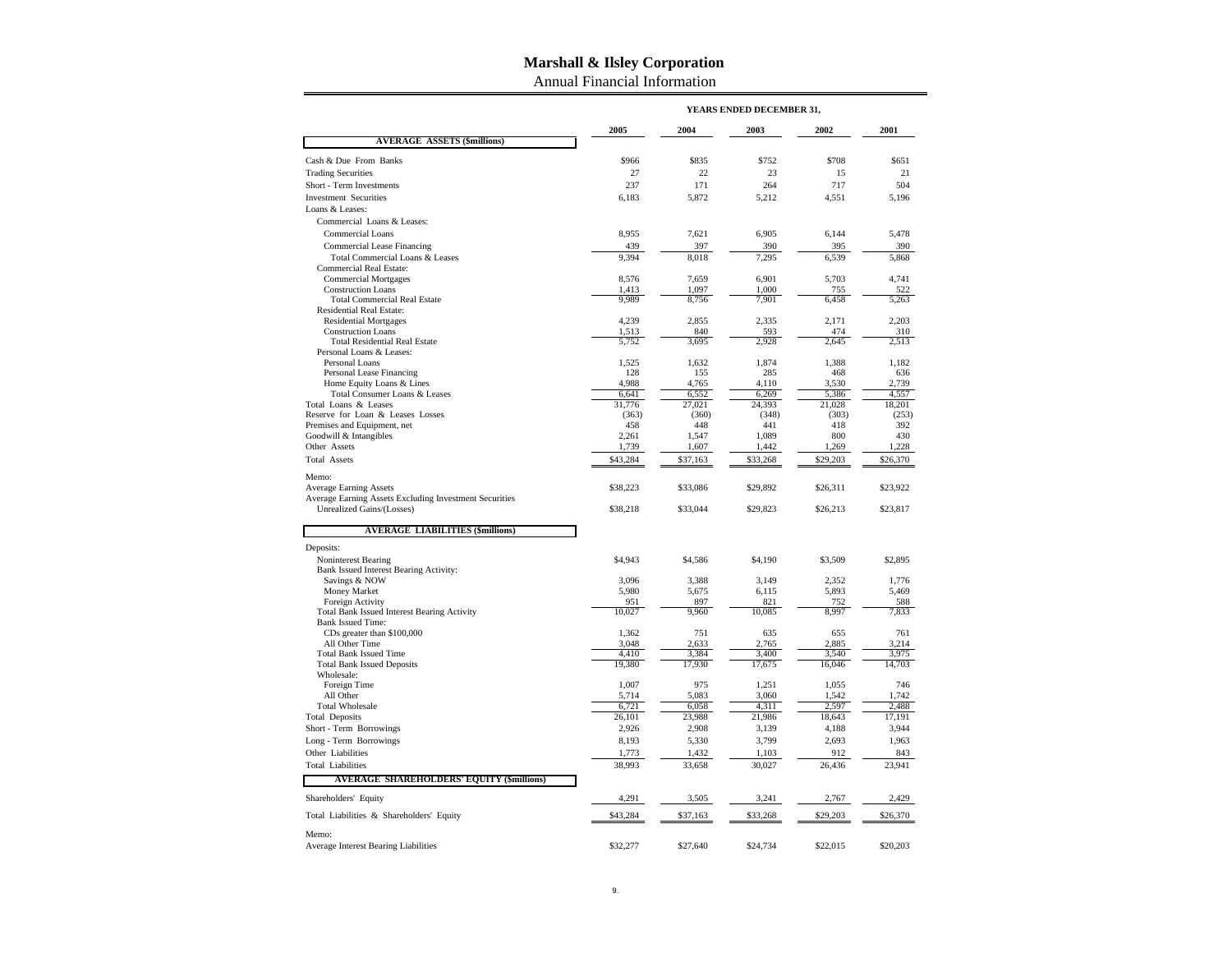Annual Financial Information

|                                                                                                                                                                                                                                                                                                                                                            | 2005                                                                         |        | 2004                                                                         |        | 2003                                                                                | 2002                                                                                | 2001                                                                                |
|------------------------------------------------------------------------------------------------------------------------------------------------------------------------------------------------------------------------------------------------------------------------------------------------------------------------------------------------------------|------------------------------------------------------------------------------|--------|------------------------------------------------------------------------------|--------|-------------------------------------------------------------------------------------|-------------------------------------------------------------------------------------|-------------------------------------------------------------------------------------|
| <b>KEY RATIOS</b>                                                                                                                                                                                                                                                                                                                                          |                                                                              |        |                                                                              |        |                                                                                     |                                                                                     |                                                                                     |
| Net Interest Margin(FTE) / Avg. Earning Assets<br>Interest Spread (FTE)                                                                                                                                                                                                                                                                                    | 3.31<br>2.84                                                                 | %      | 3.52<br>3.21                                                                 | %      | 3.65<br>%<br>3.33                                                                   | 3.96 %<br>3.55                                                                      | 3.67<br>%<br>3.02                                                                   |
| Efficiency Ratio<br>Efficiency Ratio without Metavante                                                                                                                                                                                                                                                                                                     | 61.5<br>48.4                                                                 |        | 61.1<br>48.4                                                                 |        | 63.0<br>52.4                                                                        | 61.0<br>50.1                                                                        | 68.1<br>56.2                                                                        |
| <b>Return on Assets</b><br>Return on Equity                                                                                                                                                                                                                                                                                                                | 1.68<br>16.95                                                                |        | 1.69<br>17.89                                                                |        | 1.64<br>16.79                                                                       | 1.64<br>17.36                                                                       | 1.28<br>13.89                                                                       |
| Equity / Assets (End of Period)                                                                                                                                                                                                                                                                                                                            | 10.10                                                                        |        | 9.62                                                                         |        | 9.68                                                                                | 9.24                                                                                | 9.15                                                                                |
| <b>MARGIN ANALYSIS (a)</b>                                                                                                                                                                                                                                                                                                                                 |                                                                              |        |                                                                              |        |                                                                                     |                                                                                     |                                                                                     |
| Loans and Leases:<br>Commercial Loans & Leases<br><b>Commercial Real Estate</b><br><b>Residential Real Estate</b><br>Home Equity Loans & Lines<br>Personal Loans & Leases<br><b>Total Loans &amp; Leases</b><br><b>Investment Securities</b><br><b>Trading Securities</b><br>Short-Term Investments<br>Interest Income(FTE) / Avg. Interest Earning Assets | 5.96<br>6.20<br>6.09<br>6.04<br>5.97<br>6.07<br>5.01<br>0.89<br>3.66<br>5.88 | %<br>% | 4.83<br>5.41<br>5.47<br>5.29<br>5.12<br>5.21<br>4.95<br>1.26<br>1.40<br>5.14 | %<br>% | 4.63 %<br>5.65<br>5.92<br>5.66<br>5.37<br>5.36<br>4.90<br>1.16<br>0.97<br>5.24<br>% | 5.25 %<br>6.52<br>6.84<br>6.58<br>6.59<br>6.18<br>6.48<br>2.21<br>1.56<br>6.10<br>% | 6.92 %<br>7.72<br>7.42<br>7.95<br>7.94<br>7.48<br>7.10<br>4.21<br>3.34<br>7.31<br>% |
| <b>Interest Bearing Deposits:</b><br>Bank Issued Interest Bearing Activity<br><b>Bank Issued Time</b><br><b>Total Bank Issued</b><br>Wholesale<br><b>Total Interest Bearing Deposits</b><br>Short - Term Borrowings<br>Long - Term Borrowings<br>Interest Expense / Avg. Interest Bearing Liabilities                                                      | 1.92<br>3.21<br>2.31<br>3.14<br>2.58<br>3.63<br>4.03<br>3.04                 | %<br>% | 0.78<br>2.45<br>1.20<br>1.91<br>1.42<br>2.11<br>3.69<br>1.93                 | %<br>% | 0.75%<br>2.51<br>1.19<br>1.57<br>1.28<br>2.58<br>4.30<br>1.91<br>%                  | 1.22 %<br>3.25<br>1.79<br>2.27<br>1.87<br>3.59<br>4.73<br>2.55<br>%                 | 2.91 %<br>5.40<br>3.75<br>4.99<br>3.97<br>4.78<br>5.65<br>4.29 %                    |
| Net Interest Margin(FTE) / Avg. Earning Assets                                                                                                                                                                                                                                                                                                             | 3.31                                                                         | %      | 3.52                                                                         | %      | 3.65<br>%                                                                           | 3.96                                                                                | 3.67 %                                                                              |
| Interest Spread (FTE)                                                                                                                                                                                                                                                                                                                                      | 2.84                                                                         | %      | 3.21                                                                         | %      | 3.33<br>%                                                                           | 3.55<br>%                                                                           | 3.02 %                                                                              |
| <b>NONPERFORMING ASSETS</b>                                                                                                                                                                                                                                                                                                                                |                                                                              |        |                                                                              |        |                                                                                     |                                                                                     |                                                                                     |
| Nonaccrual Loans & Leases:<br>Commercial<br>Real Estate:                                                                                                                                                                                                                                                                                                   | \$43.7                                                                       |        | \$41.0                                                                       |        | \$56.1                                                                              | \$81.4                                                                              | \$70.3                                                                              |
| Construction & Land Development<br><b>Commercial Mortgage</b><br><b>Residential Mortgage</b><br><b>Total Real Estate</b><br>Lease Financing                                                                                                                                                                                                                | 0.9<br>28.7<br>58.0<br>87.6<br>1.5                                           |        | 0.6<br>31.9<br>49.2<br>81.7<br>4.5                                           |        | 0.8<br>42.9<br>52.1<br>95.8<br>13.3                                                 | 0.1<br>46.2<br>56.2<br>102.5<br>2.8                                                 | 0.7<br>34.5<br>47.8<br>83.0<br>12.0                                                 |
| Personal                                                                                                                                                                                                                                                                                                                                                   | 1.9                                                                          |        | 0.6                                                                          |        | 1.2                                                                                 | 1.5                                                                                 | 1.1                                                                                 |
| Total Nonaccrual Loans & Leases                                                                                                                                                                                                                                                                                                                            | 134.7                                                                        |        | 127.8                                                                        |        | 166.4                                                                               | 188.2                                                                               | 166.4                                                                               |
| Renegotiated<br>Past 90 Days or More                                                                                                                                                                                                                                                                                                                       | 0.2<br>5.7                                                                   |        | 0.2<br>4.4                                                                   |        | 0.3<br>6.1                                                                          | 0.3<br>6.0                                                                          | 0.4<br>7.0                                                                          |
| Total Nonperforming Loans & Leases                                                                                                                                                                                                                                                                                                                         | 140.6                                                                        |        | 132.4                                                                        |        | 172.8                                                                               | 194.5                                                                               | 173.8                                                                               |
| Other Real Estate Owned                                                                                                                                                                                                                                                                                                                                    | 8.9                                                                          |        | 8.0                                                                          |        | 13.2                                                                                | 8.7                                                                                 | 6.8                                                                                 |
| <b>Total Nonperforming Assets</b>                                                                                                                                                                                                                                                                                                                          | \$149.5                                                                      |        | \$140.4                                                                      |        | \$186.0                                                                             | \$203.2                                                                             | \$180.6                                                                             |

Notes: (a) Based on average balances excluding fair value adjustments for available for sale securities.